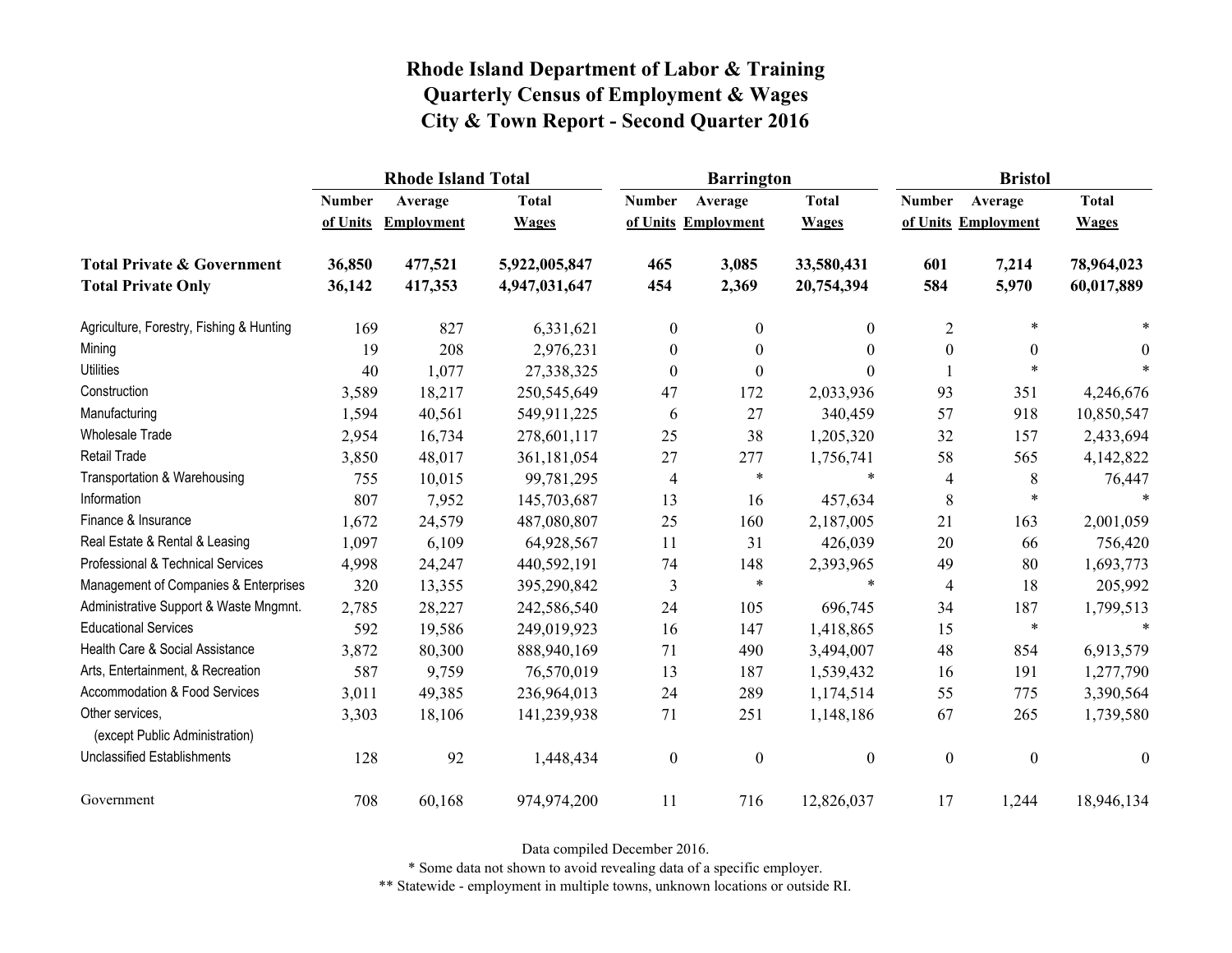|                                                   | <b>Burrillville</b> |                     |              |                  | <b>Central Falls</b> |                  | <b>Charlestown</b> |                     |                |
|---------------------------------------------------|---------------------|---------------------|--------------|------------------|----------------------|------------------|--------------------|---------------------|----------------|
|                                                   | <b>Number</b>       | Average             | <b>Total</b> | <b>Number</b>    | Average              | <b>Total</b>     | <b>Number</b>      | Average             | <b>Total</b>   |
|                                                   |                     | of Units Employment | <b>Wages</b> |                  | of Units Employment  | <b>Wages</b>     |                    | of Units Employment | <b>Wages</b>   |
| <b>Total Private &amp; Government</b>             | 293                 | 3,267               | 31,467,842   | 258              | 2,944                | 30,067,850       | 237                | 1,611               | 15,221,515     |
| <b>Total Private Only</b>                         | 277                 | 2,682               | 25,260,490   | 249              | 2,326                | 20,534,838       | 222                | 1,385               | 12,878,530     |
| Agriculture, Forestry, Fishing & Hunting          | 3                   | $\ast$              | *            | $\boldsymbol{0}$ | $\theta$             | $\mathbf{0}$     | $\overline{2}$     | $\ast$              |                |
| Mining                                            | $\theta$            | $\theta$            | $\theta$     | 0                | $\theta$             | $\theta$         | 3                  | $\ast$              |                |
| <b>Utilities</b>                                  | $\overline{2}$      | $\ast$              | $\ast$       | $\Omega$         | $\theta$             | $\theta$         | $\boldsymbol{0}$   | $\boldsymbol{0}$    | $\overline{0}$ |
| Construction                                      | 69                  | 285                 | 4,164,481    | 27               | 130                  | 1,250,247        | 56                 | 167                 | 1,942,377      |
| Manufacturing                                     | 12                  | 704                 | 8,157,580    | 28               | 560                  | 6,057,326        | $\overline{2}$     | $\ast$              |                |
| <b>Wholesale Trade</b>                            | 19                  | 68                  | 1,063,103    | 3                | 23                   | 335,266          | $\boldsymbol{7}$   | 20                  | 463,546        |
| <b>Retail Trade</b>                               | 20                  | 135                 | 782,118      | 45               | 240                  | 1,902,902        | 23                 | 152                 | 1,015,770      |
| Transportation & Warehousing                      | 4                   | 50                  | 404,372      | 11               | 27                   | 139,582          | $\sqrt{2}$         | $\ast$              |                |
| Information                                       | 5                   | 31                  | 219,140      |                  | $\ast$               | $\ast$           | 5                  | 22                  | 126,616        |
| Finance & Insurance                               |                     | $\ast$              | $\ast$       |                  | 63                   | 806,803          | 10                 | 51                  | 896,544        |
| Real Estate & Rental & Leasing                    | 4                   | 6                   | 45,980       | 8                | 40                   | 305,103          | 8                  | 31                  | 392,189        |
| Professional & Technical Services                 | 29                  | 48                  | 833,652      | 10               | 17                   | 139,336          | 17                 | 46                  | 734,905        |
| Management of Companies & Enterprises             | $\theta$            | $\boldsymbol{0}$    | $\Omega$     | $\theta$         | $\theta$             | $\theta$         | 1                  | $\ast$              | $\ast$         |
| Administrative Support & Waste Mngmnt.            | 18                  | 87                  | 725,179      | 17               | 331                  | 3,256,358        | 19                 | 83                  | 713,499        |
| <b>Educational Services</b>                       | 3                   | 14                  | 44,527       | $\overline{2}$   | *                    | *                | $\overline{2}$     | $\ast$              |                |
| Health Care & Social Assistance                   | 27                  | 552                 | 5,011,528    | 35               | 393                  | 2,889,591        | 21                 | 150                 | 1,453,545      |
| Arts, Entertainment, & Recreation                 | $\overline{7}$      | 79                  | 269,759      | $\boldsymbol{0}$ | $\boldsymbol{0}$     | $\boldsymbol{0}$ | $\overline{4}$     | 27                  | 337,865        |
| Accommodation & Food Services                     | 27                  | 476                 | 1,787,308    | 30               | 252                  | 1,111,657        | 18                 | 288                 | 1,191,669      |
| Other services,<br>(except Public Administration) | 24                  | 70                  | 491,177      | 25               | 86                   | 590,974          | 22                 | 39                  | 216,516        |
| <b>Unclassified Establishments</b>                |                     | $\ast$              | $\ast$       | $\boldsymbol{0}$ | $\mathbf{0}$         | $\boldsymbol{0}$ | $\boldsymbol{0}$   | $\boldsymbol{0}$    | $\mathbf{0}$   |
| Government                                        | 16                  | 585                 | 6,207,352    | 9                | 618                  | 9,533,012        | 15                 | 226                 | 2,342,985      |

Data compiled December 2016.

\* Some data not shown to avoid revealing data of a specific employer.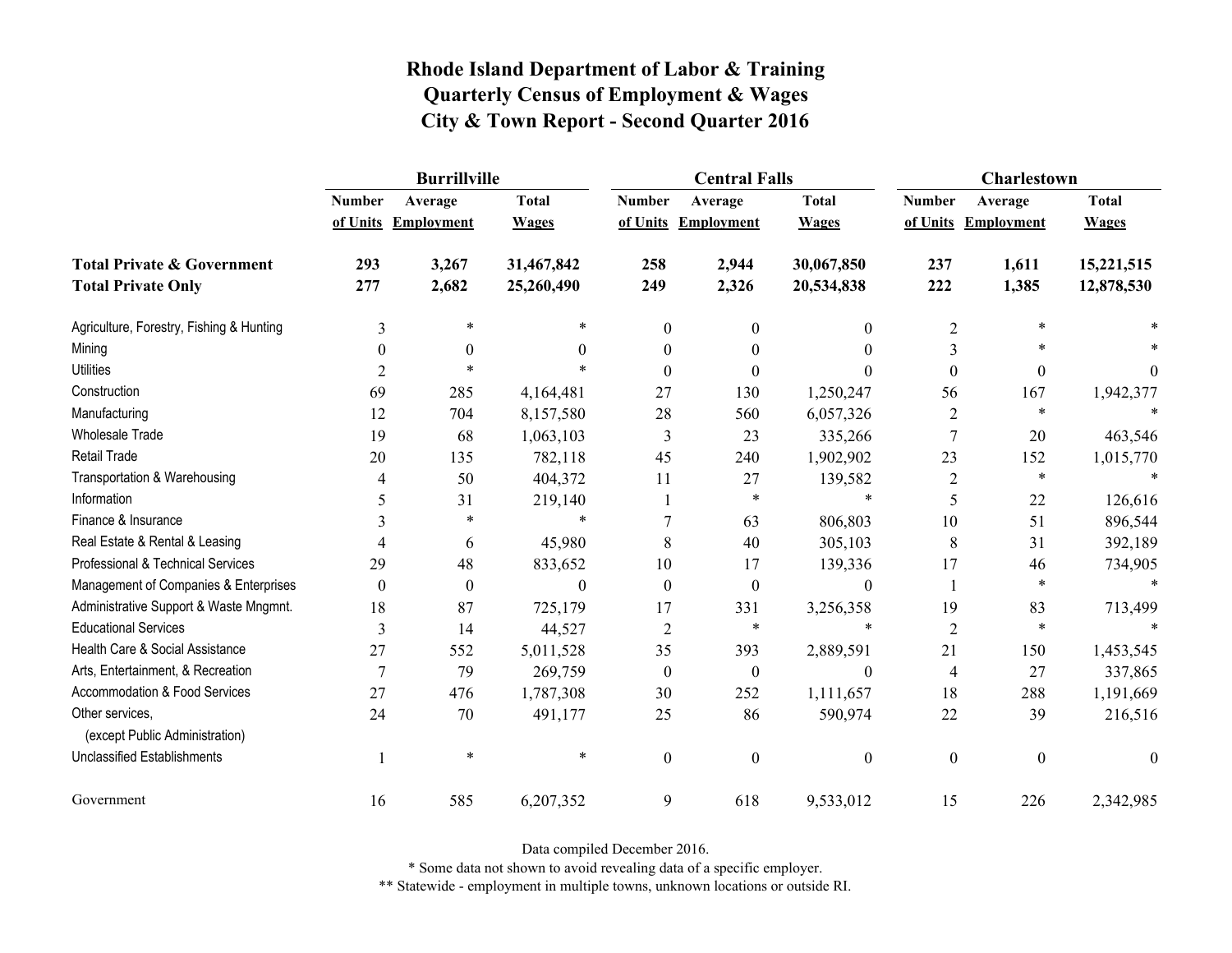|                                                   | Coventry         |                     |                  |                  | <b>Cranston</b>     |                  | Cumberland       |                     |                  |
|---------------------------------------------------|------------------|---------------------|------------------|------------------|---------------------|------------------|------------------|---------------------|------------------|
|                                                   | <b>Number</b>    | Average             | <b>Total</b>     | <b>Number</b>    | Average             | <b>Total</b>     | <b>Number</b>    | Average             | <b>Total</b>     |
|                                                   |                  | of Units Employment | <b>Wages</b>     |                  | of Units Employment | <b>Wages</b>     |                  | of Units Employment | <b>Wages</b>     |
| <b>Total Private &amp; Government</b>             | 689              | 8,059               | 72,970,736       | 2,464            | 36,901              | 449,500,647      | 866              | 11,183              | 163,212,720      |
| <b>Total Private Only</b>                         | 673              | 6,726               | 58,712,833       | 2,432            | 30,515              | 340,054,429      | 852              | 10,025              | 143,616,842      |
| Agriculture, Forestry, Fishing & Hunting          | $\mathfrak{Z}$   | $\ast$              | *                | 9                | 24                  | 145,420          |                  | $\ast$              |                  |
| Mining                                            | $\theta$         | $\boldsymbol{0}$    | $\Omega$         | 2                | *                   |                  |                  | $\ast$              |                  |
| <b>Utilities</b>                                  | $\boldsymbol{0}$ | $\boldsymbol{0}$    | $\Omega$         | $\boldsymbol{0}$ | $\boldsymbol{0}$    | $\boldsymbol{0}$ |                  | $\ast$              |                  |
| Construction                                      | 121              | 389                 | 3,760,318        | 218              | 1,250               | 16,326,453       | 107              | 672                 | 10,224,370       |
| Manufacturing                                     | 35               | 551                 | 10,624,335       | 150              | 3,474               | 43,034,216       | 33               | 1,755               | 20,251,840       |
| Wholesale Trade                                   | 28               | 249                 | 3,863,133        | 149              | 1,709               | 27,110,921       | 53               | 572                 | 8,631,029        |
| <b>Retail Trade</b>                               | 88               | 1,696               | 12,231,824       | 299              | 5,001               | 38,485,752       | 83               | 957                 | 8,382,156        |
| Transportation & Warehousing                      | $\,$ 8 $\,$      | 153                 | 945,489          | 60               | 616                 | 6,766,454        | 20               | 586                 | 5,857,515        |
| Information                                       | 12               | 42                  | 672,295          | 38               | 2,364               | 58,351,836       | 17               | 137                 | 1,588,383        |
| Finance & Insurance                               | 23               | 100                 | 1,258,715        | 134              | 857                 | 13,106,946       | 40               | 168                 | 2,192,236        |
| Real Estate & Rental & Leasing                    | 17               | 51                  | 452,472          | 76               | 353                 | 5,448,128        | 32               | 114                 | 1,400,461        |
| Professional & Technical Services                 | 53               | 333                 | 3,996,678        | 289              | 2,244               | 36,606,891       | 125              | 288                 | 4,550,079        |
| Management of Companies & Enterprises             | 6                | 58                  | 610,283          | 13               | 523                 | 9,341,620        | 14               | $\ast$              | $\ast$           |
| Administrative Support & Waste Mngmnt.            | 55               | 367                 | 3,022,618        | 176              | 2,546               | 19,573,713       | 63               | 884                 | 13,472,412       |
| <b>Educational Services</b>                       | 10               | 108                 | 666,449          | 33               | 304                 | 1,873,598        | 17               | 334                 | 3,322,461        |
| Health Care & Social Assistance                   | 72               | 1,292               | 10,505,815       | 328              | 3,769               | 33,235,082       | 97               | 859                 | 7,248,514        |
| Arts, Entertainment, & Recreation                 | 6                | 22                  | 163,259          | 35               | 466                 | 2,186,681        | 9                | 69                  | 318,423          |
| Accommodation & Food Services                     | 60               | 993                 | 4,053,921        | 187              | 3,329               | 14,818,794       | 52               | 714                 | 3,110,843        |
| Other services,<br>(except Public Administration) | 76               | 309                 | 1,833,302        | 236              | 1,660               | 13,105,101       | 87               | 525                 | 4,685,975        |
| <b>Unclassified Establishments</b>                | $\boldsymbol{0}$ | $\boldsymbol{0}$    | $\boldsymbol{0}$ | $\boldsymbol{0}$ | $\boldsymbol{0}$    | $\boldsymbol{0}$ | $\boldsymbol{0}$ | $\boldsymbol{0}$    | $\boldsymbol{0}$ |
| Government                                        | 16               | 1,333               | 14,257,903       | 32               | 6,386               | 109,446,218      | 14               | 1,158               | 19,595,878       |

Data compiled December 2016.

\* Some data not shown to avoid revealing data of a specific employer.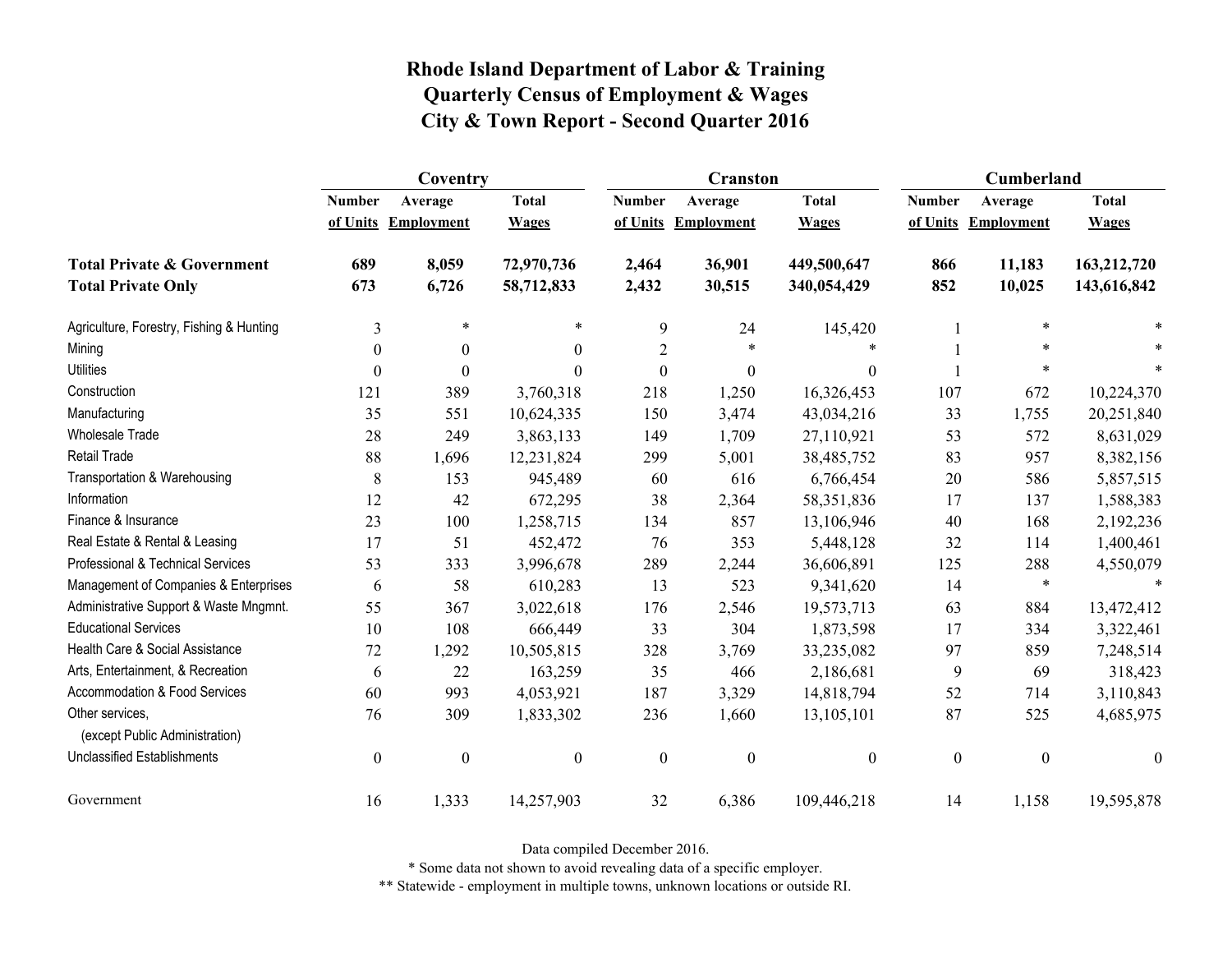|                                                   | <b>East Greenwich</b> |                     |              |                  | <b>East Providence</b> |                  | <b>Exeter</b>    |                     |              |
|---------------------------------------------------|-----------------------|---------------------|--------------|------------------|------------------------|------------------|------------------|---------------------|--------------|
|                                                   | <b>Number</b>         | Average             | <b>Total</b> | <b>Number</b>    | Average                | <b>Total</b>     | <b>Number</b>    | Average             | <b>Total</b> |
|                                                   |                       | of Units Employment | <b>Wages</b> |                  | of Units Employment    | <b>Wages</b>     |                  | of Units Employment | <b>Wages</b> |
| <b>Total Private &amp; Government</b>             | 801                   | 8,110               | 87,425,691   | 1,487            | 21,775                 | 242,709,827      | 181              | 1,445               | 13,232,753   |
| <b>Total Private Only</b>                         | 786                   | 7,405               | 76,871,565   | 1,465            | 20,355                 | 215,819,900      | 176              | 1,350               | 12,315,862   |
| Agriculture, Forestry, Fishing & Hunting          | $\overline{2}$        | $\ast$              |              | $\mathbf{0}$     | $\boldsymbol{0}$       | $\overline{0}$   | 7                | 83                  | 373,010      |
| Mining                                            | $\boldsymbol{0}$      | $\boldsymbol{0}$    | $\Omega$     | $\boldsymbol{0}$ | $\boldsymbol{0}$       | $\theta$         | $\boldsymbol{0}$ | $\theta$            | $\Omega$     |
| <b>Utilities</b>                                  |                       | $\ast$              |              | $\theta$         | $\theta$               | 0                | $\boldsymbol{0}$ | $\theta$            | $\theta$     |
| Construction                                      | 41                    | 174                 | 2,183,037    | 175              | 782                    | 11,128,792       | 38               | 117                 | 1,249,038    |
| Manufacturing                                     | 20                    | 314                 | 4,503,703    | 95               | 2,500                  | 30,467,535       | 8                | 40                  | 575,646      |
| <b>Wholesale Trade</b>                            | 49                    | 182                 | 4,235,450    | 89               | 1,228                  | 15,955,737       | 8                | $\ast$              |              |
| <b>Retail Trade</b>                               | 69                    | 866                 | 7,359,702    | 144              | 1,844                  | 15,598,154       | 11               | 57                  | 378,135      |
| Transportation & Warehousing                      | 5                     | 82                  | 460,429      | 30               | 317                    | 2,468,808        | $\overline{4}$   | $\ast$              |              |
| Information                                       | 20                    | 54                  | 1,346,356    | 14               | 326                    | 4,932,331        | 3                | $\ast$              |              |
| Finance & Insurance                               | 55                    | 256                 | 4,553,811    | 106              | 3,052                  | 43,966,652       | 5                | 6                   | 106,410      |
| Real Estate & Rental & Leasing                    | 34                    | 64                  | 721,642      | 52               | 261                    | 2,985,719        | 5                | 5                   | 39,345       |
| Professional & Technical Services                 | 142                   | 751                 | 12,683,507   | 199              | 1,097                  | 17,413,306       | 17               | $\ast$              |              |
| Management of Companies & Enterprises             | 9                     | 210                 | 4,523,100    | 12               | 139                    | 3,174,974        |                  | $\ast$              |              |
| Administrative Support & Waste Mngmnt.            | 48                    | 273                 | 2,544,894    | 111              | 1,189                  | 9,568,587        | 25               | 131                 | 1,464,908    |
| <b>Educational Services</b>                       | 17                    | 779                 | 7,378,152    | 22               | 431                    | 4,202,704        | $\overline{2}$   | $\ast$              |              |
| Health Care & Social Assistance                   | 128                   | 1,639               | 15,833,068   | 156              | 4,143                  | 38,949,545       | 13               | 158                 | 1,257,049    |
| Arts, Entertainment, & Recreation                 | 9                     | 91                  | 397,764      | 30               | 731                    | 3,444,132        | 5                | 48                  | 286,090      |
| <b>Accommodation &amp; Food Services</b>          | 59                    | 1,330               | 5,845,054    | 104              | 1,597                  | 6,370,827        | 13               | 179                 | 805,534      |
| Other services,<br>(except Public Administration) | 77                    | 324                 | 2,107,957    | 126              | 717                    | 5,192,097        | 11               | 29                  | 218,839      |
| <b>Unclassified Establishments</b>                |                       | $\ast$              | $\ast$       | $\boldsymbol{0}$ | $\boldsymbol{0}$       | $\boldsymbol{0}$ | $\boldsymbol{0}$ | $\boldsymbol{0}$    | $\theta$     |
| Government                                        | 15                    | 705                 | 10,554,126   | 22               | 1,420                  | 26,889,927       | 5                | 95                  | 916,891      |

Data compiled December 2016.

\* Some data not shown to avoid revealing data of a specific employer.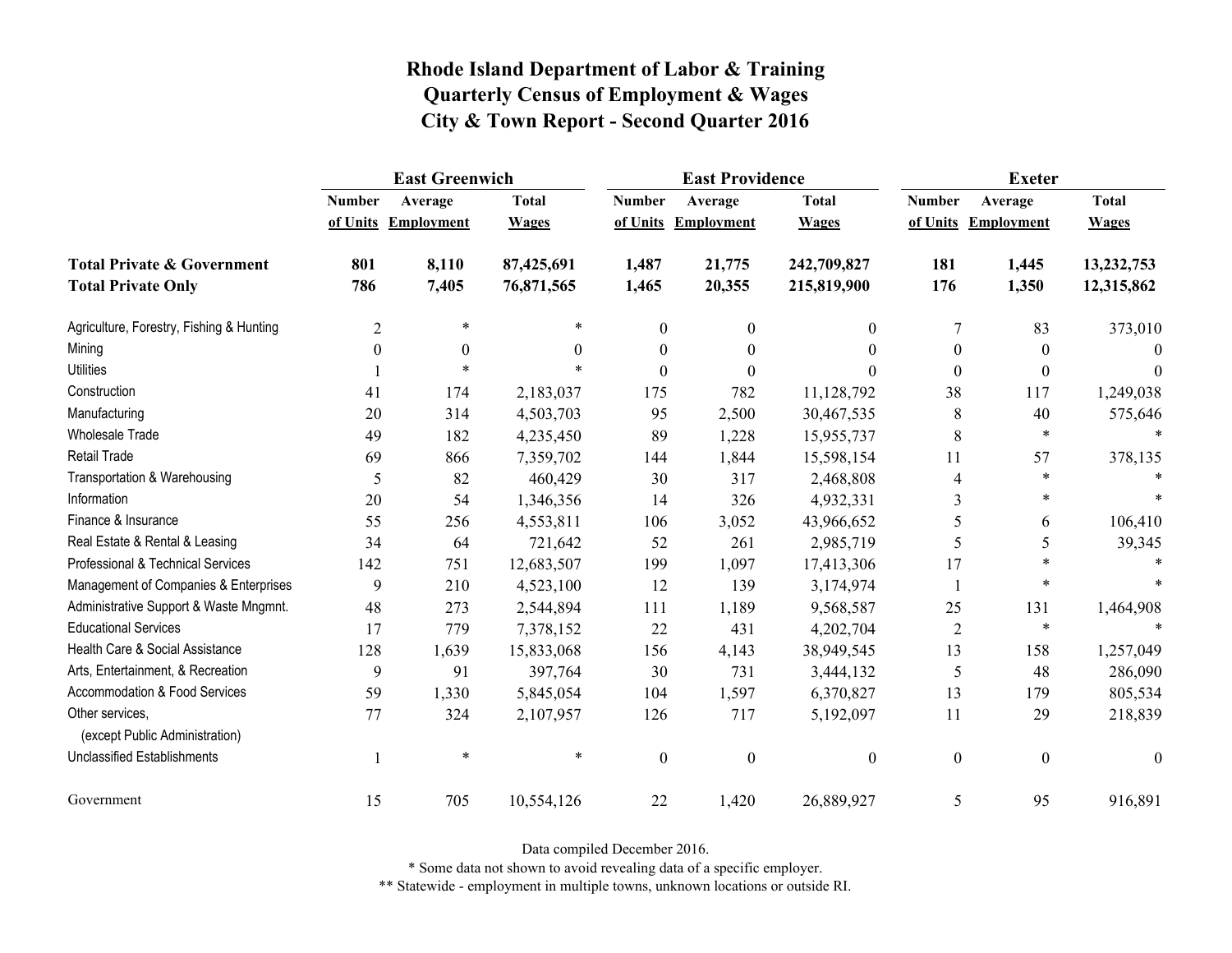|                                                   | Foster           |                     |                  |                | Glocester           |                  | Hopkinton        |                     |              |
|---------------------------------------------------|------------------|---------------------|------------------|----------------|---------------------|------------------|------------------|---------------------|--------------|
|                                                   | <b>Number</b>    | Average             | <b>Total</b>     | <b>Number</b>  | Average             | <b>Total</b>     | <b>Number</b>    | Average             | <b>Total</b> |
|                                                   |                  | of Units Employment | <b>Wages</b>     |                | of Units Employment | <b>Wages</b>     |                  | of Units Employment | <b>Wages</b> |
| <b>Total Private &amp; Government</b>             | 89               | 535                 | 4,386,364        | 186            | 1,542               | 15,120,396       | 197              | 1,219               | 13,296,009   |
| <b>Total Private Only</b>                         | 83               | 434                 | 3,212,109        | 169            | 1,091               | 8,484,099        | 185              | 1,104               | 12,064,433   |
| Agriculture, Forestry, Fishing & Hunting          | 3                | 20                  | 184,745          | $\overline{2}$ | $\ast$              | *                | 5                | 4                   | 14,661       |
| Mining                                            | $\theta$         | $\boldsymbol{0}$    | 0                | $\theta$       | $\theta$            | $\theta$         |                  |                     |              |
| <b>Utilities</b>                                  | $\theta$         | $\boldsymbol{0}$    | $\theta$         | $\theta$       | $\theta$            | $\theta$         | $\boldsymbol{0}$ | 0                   |              |
| Construction                                      | 19               | 35                  | 304,998          | 49             | 149                 | 1,584,223        | 56               | 150                 | 1,666,079    |
| Manufacturing                                     | $\overline{2}$   | $\ast$              | $\ast$           | 2              | $\ast$              | $\ast$           | 21               | 390                 | 6,010,736    |
| <b>Wholesale Trade</b>                            | 2                | $\ast$              | $\ast$           | 3              | 4                   | 21,175           | 5                | 17                  | 374,918      |
| <b>Retail Trade</b>                               | 8                | 37                  | 145,176          | 18             | 171                 | 983,142          | 18               | 108                 | 802,288      |
| Transportation & Warehousing                      | $\overline{c}$   | $\ast$              | *                | 8              | 77                  | 615,020          | $\boldsymbol{0}$ | $\boldsymbol{0}$    | $\theta$     |
| Information                                       | $\overline{2}$   | $\ast$              | $\ast$           | 3              | 18                  | 89,172           | 4                | 14                  | 38,986       |
| Finance & Insurance                               |                  | $\ast$              | *                | 5              | 26                  | 255,337          | 4                | $\ast$              |              |
| Real Estate & Rental & Leasing                    | $\theta$         | $\boldsymbol{0}$    | $\Omega$         | 4              | $\ast$              | $\ast$           | $\overline{2}$   | $\ast$              |              |
| Professional & Technical Services                 | 10               | 22                  | 230,925          | 12             | 72                  | 1,310,797        | $10\,$           | 28                  | 477,583      |
| Management of Companies & Enterprises             | 1                | $\ast$              | $\ast$           | $\Omega$       | $\theta$            | $\boldsymbol{0}$ |                  | $\ast$              |              |
| Administrative Support & Waste Mngmnt.            | 13               | 88                  | 699,314          | 12             | 64                  | 491,037          | 15               | 30                  | 276,562      |
| <b>Educational Services</b>                       | $\theta$         | $\boldsymbol{0}$    | $\Omega$         |                | *                   | $\ast$           | $\boldsymbol{0}$ | $\boldsymbol{0}$    |              |
| Health Care & Social Assistance                   | 9                | 75                  | 597,190          | 15             | 237                 | 1,619,902        | 19               | 166                 | 1,378,600    |
| Arts, Entertainment, & Recreation                 | $\overline{c}$   | $\ast$              | $\ast$           | 3              | $\ast$              | $\ast$           | 3                | 53                  | 202,578      |
| Accommodation & Food Services                     | 6                | 36                  | 127,246          | 16             | 178                 | 640,597          | 9                | 100                 | 435,136      |
| Other services,<br>(except Public Administration) | 3                | $\ast$              | *                | 16             | 38                  | 390,860          | 11               | 24                  | 129,449      |
| <b>Unclassified Establishments</b>                | $\boldsymbol{0}$ | $\boldsymbol{0}$    | $\boldsymbol{0}$ | $\mathbf{0}$   | $\mathbf{0}$        | $\boldsymbol{0}$ |                  | $\ast$              |              |
| Government                                        | 6                | 101                 | 1,174,255        | 17             | 451                 | 6,636,297        | 12               | 115                 | 1,231,576    |

Data compiled December 2016.

\* Some data not shown to avoid revealing data of a specific employer.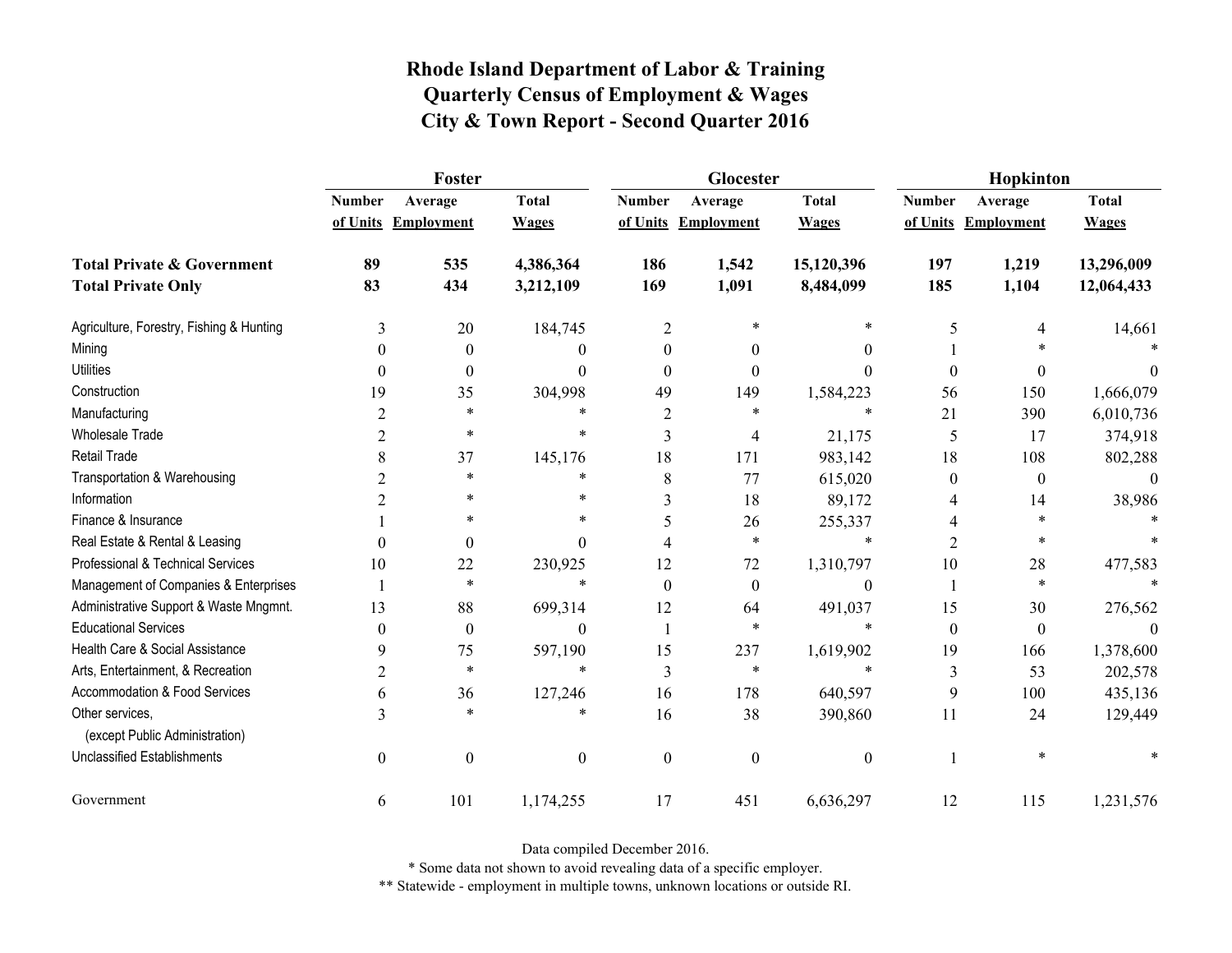|                                                   | Jamestown      |                     |                  |                  | <b>Johnston</b>  |                  | Lincoln          |                     |                  |
|---------------------------------------------------|----------------|---------------------|------------------|------------------|------------------|------------------|------------------|---------------------|------------------|
|                                                   | <b>Number</b>  | Average             | <b>Total</b>     | <b>Number</b>    | Average          | <b>Total</b>     | <b>Number</b>    | Average             | <b>Total</b>     |
|                                                   |                | of Units Employment | <b>Wages</b>     | of Units         | Employment       | <b>Wages</b>     |                  | of Units Employment | <b>Wages</b>     |
| <b>Total Private &amp; Government</b>             | 212            | 1,257               | 12,091,701       | 1,061            | 13,567           | 149,798,869      | 747              | 14,649              | 187, 355, 285    |
| <b>Total Private Only</b>                         | 197            | 927                 | 8,156,403        | 1,048            | 12,365           | 134,975,373      | 725              | 13,493              | 171,303,467      |
| Agriculture, Forestry, Fishing & Hunting          | $\overline{2}$ | $\ast$              | $\ast$           | $\,8\,$          | 34               | 150,950          | $\overline{2}$   | $\ast$              |                  |
| Mining                                            | $\theta$       | $\theta$            | $\overline{0}$   | $\overline{2}$   | $\ast$           |                  | $\mathbf{0}$     | $\theta$            | 0                |
| <b>Utilities</b>                                  | $\theta$       | $\boldsymbol{0}$    | $\mathbf{0}$     | $\overline{2}$   | $\ast$           | $\ast$           | 3                | $\ast$              |                  |
| Construction                                      | 27             | 88                  | 870,838          | 163              | 831              | 10,802,727       | 87               | 741                 | 10,101,505       |
| Manufacturing                                     | 3              | $\ast$              | $\ast$           | 74               | 982              | 9,118,750        | 40               | 1,839               | 24,544,897       |
| <b>Wholesale Trade</b>                            | 12             | 38                  | 1,044,968        | 44               | 265              | 3,700,802        | 60               | 559                 | 7,814,725        |
| Retail Trade                                      | 11             | 96                  | 498,024          | 141              | 1,616            | 12,565,133       | 57               | 867                 | 9,510,513        |
| Transportation & Warehousing                      | 4              | $\ast$              | $\ast$           | 38               | 490              | 4,842,115        | 17               | 412                 | 4,227,703        |
| Information                                       | 5              | 5                   | 127,593          | $\overline{7}$   | 400              | 8,419,317        | 14               | 270                 | 2,933,688        |
| Finance & Insurance                               | 6              | 9                   | 175,816          | 27               | 1,469            | 32,533,476       | 30               | 2,666               | 43,366,714       |
| Real Estate & Rental & Leasing                    | 8              | $\ast$              | $\ast$           | 34               | 332              | 3,523,140        | 19               | 36                  | 371,259          |
| Professional & Technical Services                 | 43             | 78                  | 1,446,419        | 77               | 198              | 2,190,859        | 113              | 647                 | 12,840,681       |
| Management of Companies & Enterprises             | $\overline{2}$ | $\ast$              | $\ast$           | $\overline{7}$   | 83               | 939,344          | 9                | 455                 | 10,218,084       |
| Administrative Support & Waste Mngmnt.            | 15             | 75                  | 661,559          | 109              | 1,959            | 17,266,599       | 53               | 351                 | 3,418,411        |
| <b>Educational Services</b>                       | $\overline{2}$ | $\ast$              | $\ast$           | 8                | 63               | 341,784          | 9                | 133                 | 3,053,824        |
| Health Care & Social Assistance                   | 13             | 112                 | 786,066          | 129              | 1,820            | 17,838,868       | 86               | 1,161               | 10,571,053       |
| Arts, Entertainment, & Recreation                 | 9              | 116                 | 666,552          | 10               | 93               | 560,200          | 10               | 93                  | 560,636          |
| Accommodation & Food Services                     | 14             | 192                 | 814,429          | 77               | 1,163            | 4,765,835        | 52               | 840                 | 3,985,717        |
| Other services,<br>(except Public Administration) | 21             | 62                  | 630,857          | 91               | 520              | 3,962,703        | 64               | 347                 | 2,641,365        |
| <b>Unclassified Establishments</b>                | $\mathbf{0}$   | $\boldsymbol{0}$    | $\boldsymbol{0}$ | $\boldsymbol{0}$ | $\boldsymbol{0}$ | $\boldsymbol{0}$ | $\boldsymbol{0}$ | $\mathbf{0}$        | $\boldsymbol{0}$ |
| Government                                        | 15             | 330                 | 3,935,298        | 13               | 1,202            | 14,823,496       | 22               | 1,156               | 16,051,818       |

Data compiled December 2016.

\* Some data not shown to avoid revealing data of a specific employer.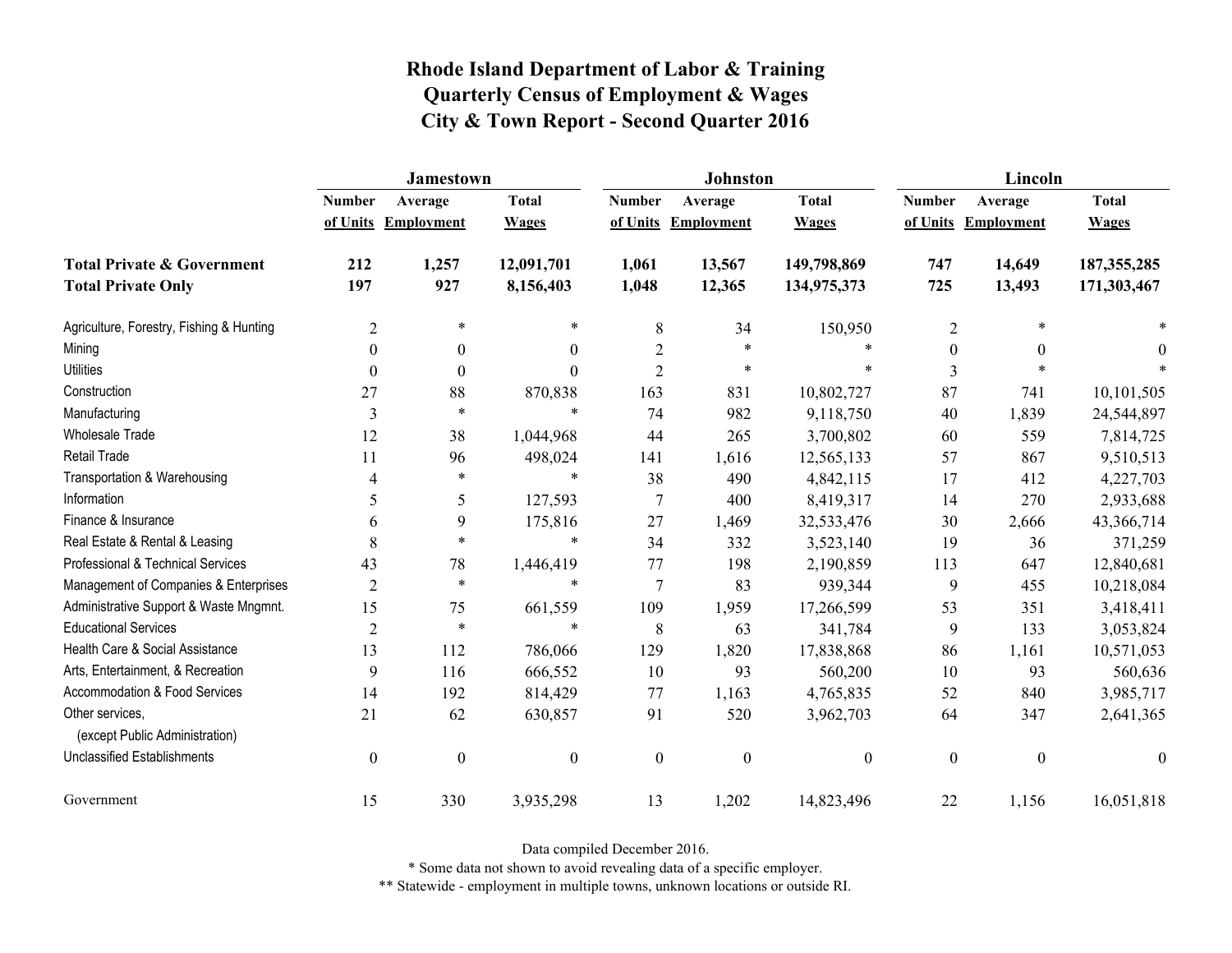|                                                   | <b>Little Compton</b> |                  |                  |                  | <b>Middletown</b>   |                  | Narragansett     |                     |              |
|---------------------------------------------------|-----------------------|------------------|------------------|------------------|---------------------|------------------|------------------|---------------------|--------------|
|                                                   | <b>Number</b>         | Average          | <b>Total</b>     | <b>Number</b>    | Average             | <b>Total</b>     | <b>Number</b>    | Average             | <b>Total</b> |
|                                                   | of Units              | Employment       | <b>Wages</b>     |                  | of Units Employment | <b>Wages</b>     |                  | of Units Employment | <b>Wages</b> |
| <b>Total Private &amp; Government</b>             | 145                   | 750              | 6,723,549        | 709              | 11,017              | 127,084,241      | 477              | 4,841               | 46,927,682   |
| <b>Total Private Only</b>                         | 139                   | 613              | 5,067,938        | 696              | 10,417              | 115,241,367      | 458              | 3,883               | 31,480,860   |
| Agriculture, Forestry, Fishing & Hunting          | 9                     | 58               | 359,284          | 4                | 61                  | 544,073          | 7                | 28                  | 280,260      |
| Mining                                            | $\theta$              | $\theta$         | $\theta$         |                  | $\ast$              | *                | $\theta$         | $\theta$            |              |
| <b>Utilities</b>                                  | $\boldsymbol{0}$      | $\boldsymbol{0}$ | $\theta$         |                  | $\ast$              | $\ast$           |                  | $\ast$              |              |
| Construction                                      | 26                    | 118              | 1,295,339        | 65               | 398                 | 4,898,576        | 42               | 152                 | 1,715,896    |
| Manufacturing                                     | $\overline{2}$        | $\ast$           | $\ast$           | 15               | 440                 | 8,685,210        | 13               | 257                 | 5,579,660    |
| <b>Wholesale Trade</b>                            | 5                     | 9                | 196,759          | 22               | 152                 | 1,937,348        | 23               | 90                  | 952,968      |
| Retail Trade                                      | 8                     | 39               | 184,196          | 92               | 1,495               | 11,696,430       | 48               | 664                 | 4,388,236    |
| Transportation & Warehousing                      |                       | $\ast$           | *                | 11               | 163                 | 1,647,925        | 9                | 111                 | 925,704      |
| Information                                       | 0                     | $\overline{0}$   | $\theta$         | 12               | 185                 | 3,743,276        | 7                | 8                   | 275,270      |
| Finance & Insurance                               | $\overline{2}$        | $\ast$           | $\ast$           | 32               | 608                 | 10,632,604       | 18               | 54                  | 794,354      |
| Real Estate & Rental & Leasing                    | $\overline{2}$        | $\ast$           | $\ast$           | 32               | 112                 | 1,090,538        | 27               | 131                 | 1,229,384    |
| Professional & Technical Services                 | 14                    | 25               | 331,399          | 103              | 2,369               | 38,831,039       | 61               | 140                 | 2,447,940    |
| Management of Companies & Enterprises             |                       | $\ast$           | $\ast$           | $\overline{7}$   | 321                 | 5,105,647        | 4                | $\ast$              |              |
| Administrative Support & Waste Mngmnt.            | 24                    | 45               | 341,483          | 42               | 232                 | 1,707,861        | 27               | 91                  | 836,839      |
| <b>Educational Services</b>                       | $\overline{c}$        | $\ast$           | $\ast$           | 10               | $\ast$              | $\ast$           | 5                | 3                   | 37,596       |
| Health Care & Social Assistance                   | 6                     | 18               | 122,433          | 78               | 1,297               | 10,243,476       | 36               | 469                 | 3,958,462    |
| Arts, Entertainment, & Recreation                 | 8                     | 58               | 418,010          | 14               | 171                 | 920,690          | 11               | 183                 | 1,145,858    |
| Accommodation & Food Services                     | 9                     | 82               | 318,525          | 89               | 1,685               | 7,891,720        | 76               | 1,265               | 5,432,848    |
| Other services.<br>(except Public Administration) | 20                    | 72               | 457,514          | 66               | 481                 | 2,499,327        | 43               | 220                 | 1,253,853    |
| <b>Unclassified Establishments</b>                | $\boldsymbol{0}$      | $\boldsymbol{0}$ | $\boldsymbol{0}$ | $\boldsymbol{0}$ | $\boldsymbol{0}$    | $\boldsymbol{0}$ | $\boldsymbol{0}$ | $\boldsymbol{0}$    | $\mathbf{0}$ |
| Government                                        | 6                     | 137              | 1,655,611        | 13               | 600                 | 11,842,874       | 19               | 958                 | 15,446,822   |

Data compiled December 2016.

\* Some data not shown to avoid revealing data of a specific employer.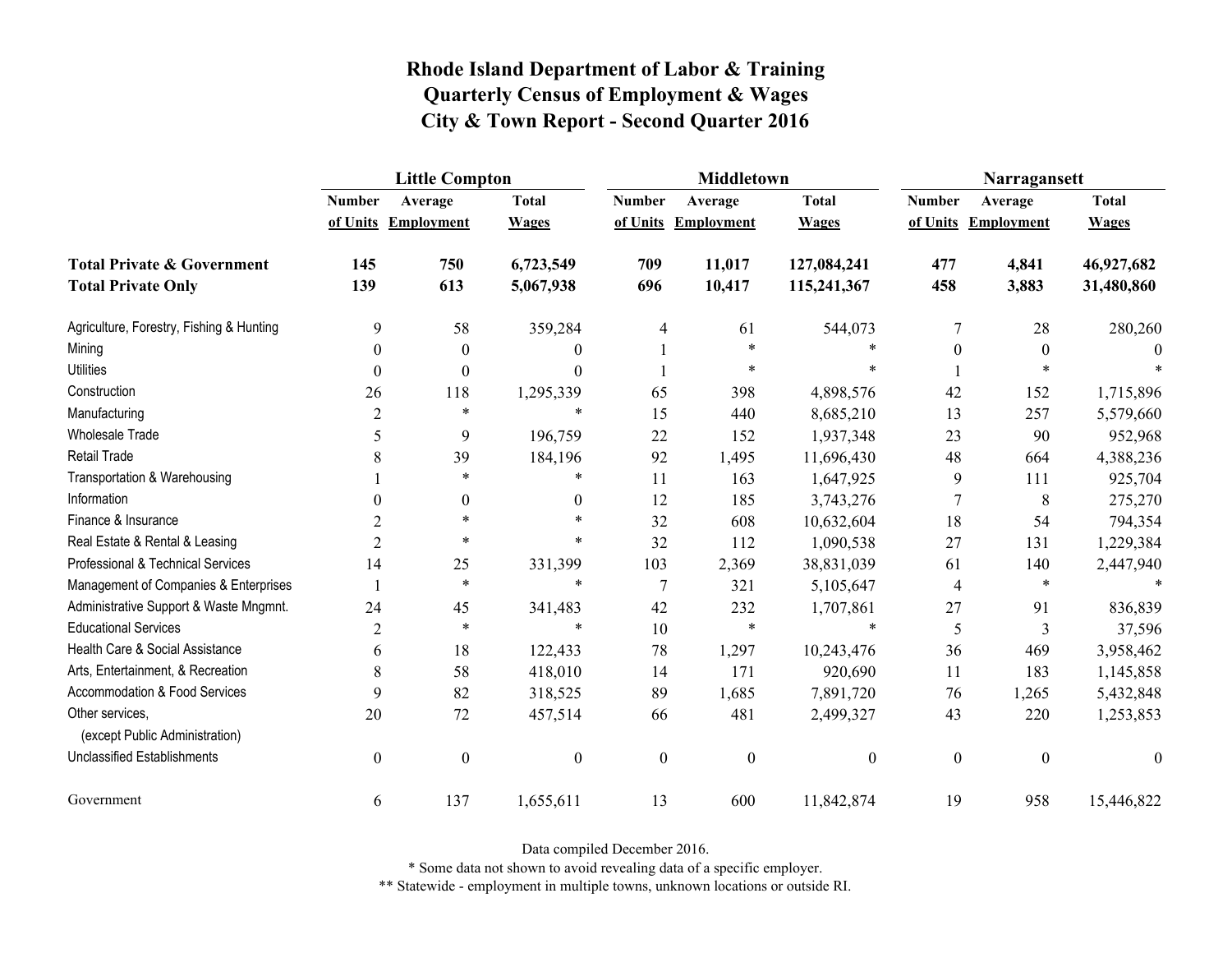|                                                   | <b>Newport</b>   |                     |                  |                  | <b>New Shoreham</b> |                  | <b>North Kingstown</b> |                     |                  |
|---------------------------------------------------|------------------|---------------------|------------------|------------------|---------------------|------------------|------------------------|---------------------|------------------|
|                                                   | <b>Number</b>    | Average             | <b>Total</b>     | <b>Number</b>    | Average             | <b>Total</b>     | <b>Number</b>          | Average             | <b>Total</b>     |
|                                                   |                  | of Units Employment | <b>Wages</b>     |                  | of Units Employment | <b>Wages</b>     |                        | of Units Employment | <b>Wages</b>     |
| <b>Total Private &amp; Government</b>             | 1,311            | 17,892              | 215,893,442      | 221              | 955                 | 8,106,264        | 980                    | 16,786              | 201,672,044      |
| <b>Total Private Only</b>                         | 1,276            | 12,436              | 109,581,077      | 207              | 824                 | 6,877,948        | 960                    | 15,337              | 181,997,377      |
| Agriculture, Forestry, Fishing & Hunting          | $\overline{4}$   | $\ast$              | *                | 3                | 5                   | 9,167            | 10                     |                     |                  |
| Mining                                            |                  | *                   | *                | $\theta$         | $\theta$            | $\theta$         | $\theta$               | $\theta$            | 0                |
| <b>Utilities</b>                                  | $\boldsymbol{0}$ | $\Omega$            | $\overline{0}$   | $\overline{2}$   | $\ast$              | $\ast$           |                        |                     |                  |
| Construction                                      | 88               | 423                 | 5,561,737        | 32               | 59                  | 717,308          | 96                     | 452                 | 6,837,102        |
| Manufacturing                                     | 29               | 155                 | 1,397,761        | $\overline{7}$   | 10                  | 105,734          | 64                     | 6,169               | 90,626,071       |
| Wholesale Trade                                   | 39               | 114                 | 1,573,273        |                  | $\ast$              | $\ast$           | 78                     | 574                 | 9,981,861        |
| Retail Trade                                      | 205              | 1,481               | 9,163,730        | 32               | 96                  | 702,145          | 97                     | 1,905               | 14,146,928       |
| Transportation & Warehousing                      | 39               | 240                 | 1,829,832        | $\overline{4}$   | 12                  | 63,716           | 40                     | 433                 | 4,734,177        |
| Information                                       | 26               | 232                 | 2,306,698        |                  | $\ast$              | $\ast$           | 15                     | 167                 | 3,204,440        |
| Finance & Insurance                               | 43               | 174                 | 5,488,896        |                  | $\ast$              | *                | 44                     | 369                 | 6,035,597        |
| Real Estate & Rental & Leasing                    | 52               | 381                 | 3,742,395        | 13               | 45                  | 332,916          | 21                     | 88                  | 1,140,135        |
| Professional & Technical Services                 | 163              | 527                 | 8,878,044        | 6                | 22                  | 109,771          | 133                    | 372                 | 6,481,892        |
| Management of Companies & Enterprises             | 10               | 122                 | 1,044,947        |                  | $\ast$              | $\ast$           | 14                     | 655                 | 8,124,705        |
| Administrative Support & Waste Mngmnt.            | 99               | 362                 | 3,597,183        | 14               | 37                  | 288,900          | 73                     | 521                 | 4,223,924        |
| <b>Educational Services</b>                       | 19               | 641                 | 8,334,603        |                  | $\ast$              | $\ast$           | 16                     | 116                 | 661,535          |
| Health Care & Social Assistance                   | 78               | 1,497               | 15,727,973       | 3                | 14                  | 157,356          | 87                     | 1,692               | 13,779,680       |
| Arts, Entertainment, & Recreation                 | 46               | 942                 | 7,124,457        | 14               | 31                  | 306,085          | 31                     | 314                 | 1,860,000        |
| Accommodation & Food Services                     | 180              | 4,270               | 26,118,778       | 58               | 443                 | 2,923,407        | 59                     | 896                 | 3,769,829        |
| Other services.<br>(except Public Administration) | 155              | 853                 | 7,435,542        | 14               | 19                  | 114,084          | 81                     | 467                 | 3,253,202        |
| Unclassified Establishments                       | $\boldsymbol{0}$ | $\boldsymbol{0}$    | $\boldsymbol{0}$ | $\boldsymbol{0}$ | $\boldsymbol{0}$    | $\boldsymbol{0}$ | $\boldsymbol{0}$       | $\mathbf{0}$        | $\boldsymbol{0}$ |
| Government                                        | 35               | 5,456               | 106,312,365      | 14               | 131                 | 1,228,316        | 20                     | 1,449               | 19,674,667       |

Data compiled December 2016.

\* Some data not shown to avoid revealing data of a specific employer.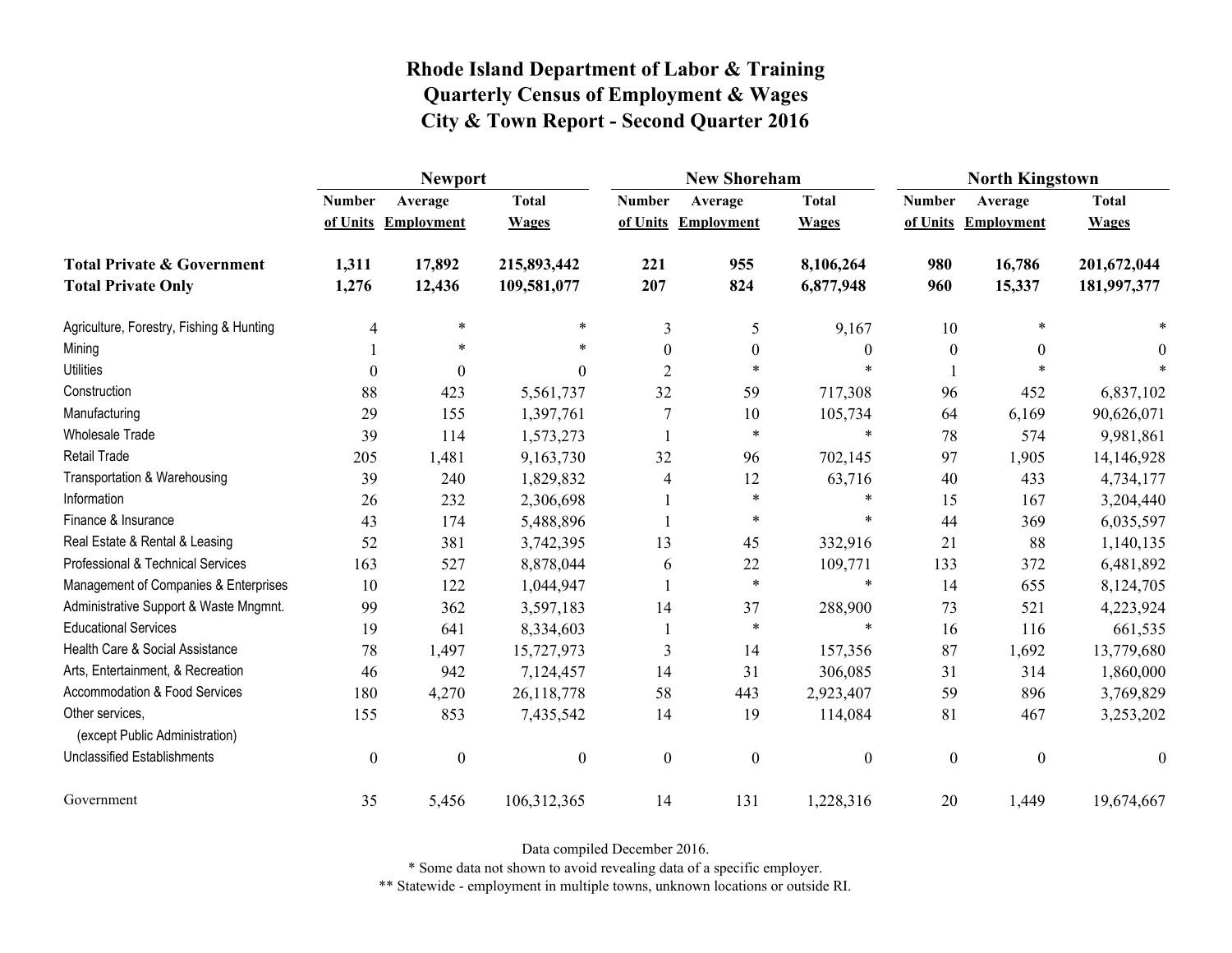|                                                   | <b>North Providence</b> |                     |                  |                  | <b>North Smithfield</b> |                  | Pawtucket     |                     |              |
|---------------------------------------------------|-------------------------|---------------------|------------------|------------------|-------------------------|------------------|---------------|---------------------|--------------|
|                                                   | <b>Number</b>           | Average             | <b>Total</b>     | <b>Number</b>    | Average                 | <b>Total</b>     | <b>Number</b> | Average             | <b>Total</b> |
|                                                   |                         | of Units Employment | <b>Wages</b>     |                  | of Units Employment     | <b>Wages</b>     |               | of Units Employment | <b>Wages</b> |
| <b>Total Private &amp; Government</b>             | 671                     | 6,767               | 60,649,244       | 401              | 4,970                   | 47,058,936       | 1,554         | 23,065              | 293,869,305  |
| <b>Total Private Only</b>                         | 661                     | 5,921               | 49,680,394       | 392              | 4,579                   | 40,133,115       | 1,531         | 20,832              | 258,557,540  |
| Agriculture, Forestry, Fishing & Hunting          | $\boldsymbol{0}$        | 0                   | $\mathbf{0}$     | $\overline{2}$   | $\ast$                  | *                | 0             | $\theta$            | $\bf{0}$     |
| Mining                                            |                         | $\ast$              |                  | $\overline{2}$   | $\ast$                  | $\ast$           | $\theta$      | $\theta$            | $\theta$     |
| <b>Utilities</b>                                  | $\theta$                | $\theta$            | $\Omega$         | $\boldsymbol{0}$ | $\boldsymbol{0}$        | $\mathbf{0}$     | 3             |                     |              |
| Construction                                      | 68                      | 208                 | 2,324,180        | 66               | 226                     | 2,127,711        | 140           | 1,060               | 14,351,505   |
| Manufacturing                                     | 28                      | 200                 | 1,923,528        | 21               | 583                     | 6,082,131        | 132           | 3,668               | 40,991,456   |
| <b>Wholesale Trade</b>                            | 24                      | 98                  | 1,383,979        | 23               | 169                     | 2,400,007        | 77            | 501                 | 5,879,850    |
| <b>Retail Trade</b>                               | 88                      | 974                 | 6,506,385        | 42               | 1,005                   | 7,253,061        | 169           | 1,514               | 11,429,637   |
| Transportation & Warehousing                      | 20                      | 154                 | 1,130,463        | $10\,$           | 356                     | 3,724,053        | 56            | 608                 | 6,706,589    |
| Information                                       | 6                       | 14                  | 164,054          | 3                | $\ast$                  | *                | 24            | 69                  | 1,249,189    |
| Finance & Insurance                               | 30                      | 116                 | 1,612,897        | 15               | 50                      | 919,623          | 50            | 574                 | 11,001,312   |
| Real Estate & Rental & Leasing                    | 33                      | 118                 | 1,020,551        | 14               | 23                      | 238,497          | 44            | 236                 | 1,783,535    |
| Professional & Technical Services                 | 56                      | 185                 | 2,765,456        | 47               | 257                     | 3,806,307        | 137           | 764                 | 10,547,810   |
| Management of Companies & Enterprises             | 3                       | 22                  | 377,186          | 1                | $\ast$                  | $\ast$           | 11            | $\ast$              | $\ast$       |
| Administrative Support & Waste Mngmnt.            | 52                      | 589                 | 3,443,997        | 25               | 171                     | 1,748,947        | 117           | 2,120               | 16,108,359   |
| <b>Educational Services</b>                       | $\overline{4}$          | $\ast$              | $\ast$           | $\overline{4}$   | $\ast$                  | *                | 22            | 359                 | 3,273,831    |
| Health Care & Social Assistance                   | 110                     | 2,152               | 21,802,953       | 52               | 790                     | 6,259,143        | 227           | 4,533               | 43, 131, 635 |
| Arts, Entertainment, & Recreation                 | 6                       | 53                  | 213,839          | 6                | 67                      | 460,870          | 25            | 544                 | 13,646,343   |
| Accommodation & Food Services                     | 64                      | 740                 | 2,919,538        | 26               | 631                     | 2,515,954        | 133           | 1,681               | 7,150,959    |
| Other services,<br>(except Public Administration) | 68                      | 292                 | 2,043,811        | 33               | 183                     | 1,653,350        | 163           | 1,236               | 7,729,627    |
| <b>Unclassified Establishments</b>                | $\boldsymbol{0}$        | $\boldsymbol{0}$    | $\boldsymbol{0}$ | $\boldsymbol{0}$ | $\boldsymbol{0}$        | $\boldsymbol{0}$ |               | $\ast$              | *            |
| Government                                        | 10                      | 846                 | 10,968,850       | 9                | 391                     | 6,925,821        | 23            | 2,233               | 35, 311, 765 |

Data compiled December 2016.

\* Some data not shown to avoid revealing data of a specific employer.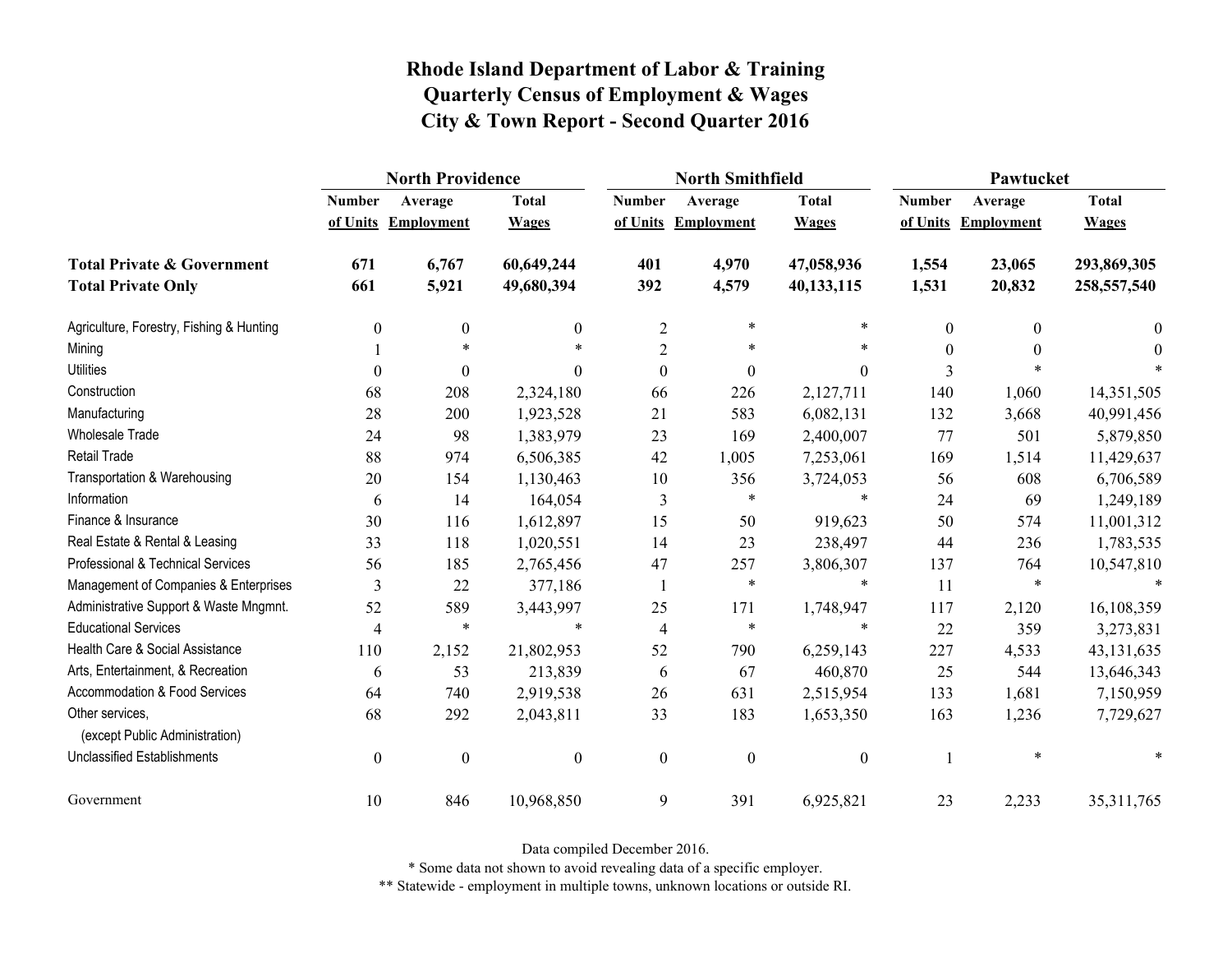|                                                   | Portsmouth       |                     |                  |                  | Providence          |               | <b>Richmond</b>          |                     |                  |
|---------------------------------------------------|------------------|---------------------|------------------|------------------|---------------------|---------------|--------------------------|---------------------|------------------|
|                                                   | <b>Number</b>    | Average             | <b>Total</b>     | <b>Number</b>    | Average             | <b>Total</b>  | <b>Number</b>            | Average             | <b>Total</b>     |
|                                                   |                  | of Units Employment | <b>Wages</b>     |                  | of Units Employment | <b>Wages</b>  |                          | of Units Employment | <b>Wages</b>     |
| <b>Total Private &amp; Government</b>             | 533              | 5,810               | 80,991,143       | 5,628            | 112,465             | 1,542,352,550 | 160                      | 2,174               | 22,031,399       |
| <b>Total Private Only</b>                         | 517              | 5,062               | 71,570,545       | 5,530            | 97,629              | 1,283,164,743 | 153                      | 1,489               | 11,762,466       |
| Agriculture, Forestry, Fishing & Hunting          | 13               | 46                  | 312,722          |                  | $\ast$              | $\ast$        | 9                        | 63                  | 777,955          |
| Mining                                            | 0                | $\boldsymbol{0}$    | $\boldsymbol{0}$ | $\boldsymbol{0}$ | $\boldsymbol{0}$    | $\Omega$      |                          | $\ast$              |                  |
| <b>Utilities</b>                                  |                  | $\ast$              | $\ast$           | 8                | 557                 | 15,098,286    | $\theta$                 | $\boldsymbol{0}$    | $\Omega$         |
| Construction                                      | 64               | 345                 | 4,520,303        | 242              | 2,171               | 40,069,107    | 24                       | 110                 | 1,339,672        |
| Manufacturing                                     | 20               | 1,359               | 30,218,108       | 223              | 3,784               | 41,344,922    | $\overline{\mathcal{A}}$ | $\ast$              |                  |
| <b>Wholesale Trade</b>                            | 23               | 88                  | 1,483,760        | 216              | 2,865               | 43,763,024    | 5                        | $\ast$              |                  |
| <b>Retail Trade</b>                               | 55               | 531                 | 4,430,756        | 625              | 6,739               | 42,899,680    | 22                       | 293                 | 2,040,208        |
| Transportation & Warehousing                      | 9                | 91                  | 690,152          | 94               | 710                 | 6,326,247     | 3                        | $\ast$              |                  |
| Information                                       | 16               | 42                  | 747,300          | 138              | 1,544               | 21,040,419    | $\overline{2}$           | $\ast$              |                  |
| Finance & Insurance                               | 21               | 134                 | 8,127,044        | 307              | 5,834               | 138,074,070   | 6                        | 52                  | 467,606          |
| Real Estate & Rental & Leasing                    | 15               | 111                 | 1,044,101        | 199              | 1,561               | 17,259,206    | $\theta$                 | $\boldsymbol{0}$    |                  |
| Professional & Technical Services                 | 79               | 159                 | 2,507,966        | 972              | 6,672               | 137,083,115   | 14                       | 84                  | 1,127,297        |
| Management of Companies & Enterprises             | 3                | $\ast$              | $\ast$           | 49               | 3,074               | 66, 193, 792  | $\theta$                 | $\boldsymbol{0}$    | $\theta$         |
| Administrative Support & Waste Mngmnt.            | 34               | 263                 | 2,020,903        | 313              | 7,970               | 61,437,330    | 13                       | 73                  | 589,194          |
| <b>Educational Services</b>                       | 17               | 273                 | 3,166,435        | 127              | 11,568              | 160,648,308   |                          | $\ast$              | $\ast$           |
| Health Care & Social Assistance                   | 41               | 883                 | 7,503,734        | 760              | 27,818              | 396,048,438   | 10                       | 65                  | 630,614          |
| Arts, Entertainment, & Recreation                 | 8                | 92                  | 777,610          | 57               | 964                 | 6,533,248     | $\overline{7}$           | 136                 | 480,956          |
| Accommodation & Food Services                     | 43               | 451                 | 2,267,382        | 560              | 9,598               | 52,298,324    | 19                       | 283                 | 1,156,271        |
| Other services,<br>(except Public Administration) | 55               | 187                 | 1,655,343        | 636              | 4,188               | 36,916,656    | 13                       | 29                  | 151,519          |
| <b>Unclassified Establishments</b>                | $\boldsymbol{0}$ | $\boldsymbol{0}$    | $\boldsymbol{0}$ | 3                | $\ast$              | $\ast$        | $\boldsymbol{0}$         | $\boldsymbol{0}$    | $\boldsymbol{0}$ |
| Government                                        | 16               | 748                 | 9,420,598        | 98               | 14,836              | 259,187,807   | 7                        | 685                 | 10,268,933       |

Data compiled December 2016.

\* Some data not shown to avoid revealing data of a specific employer.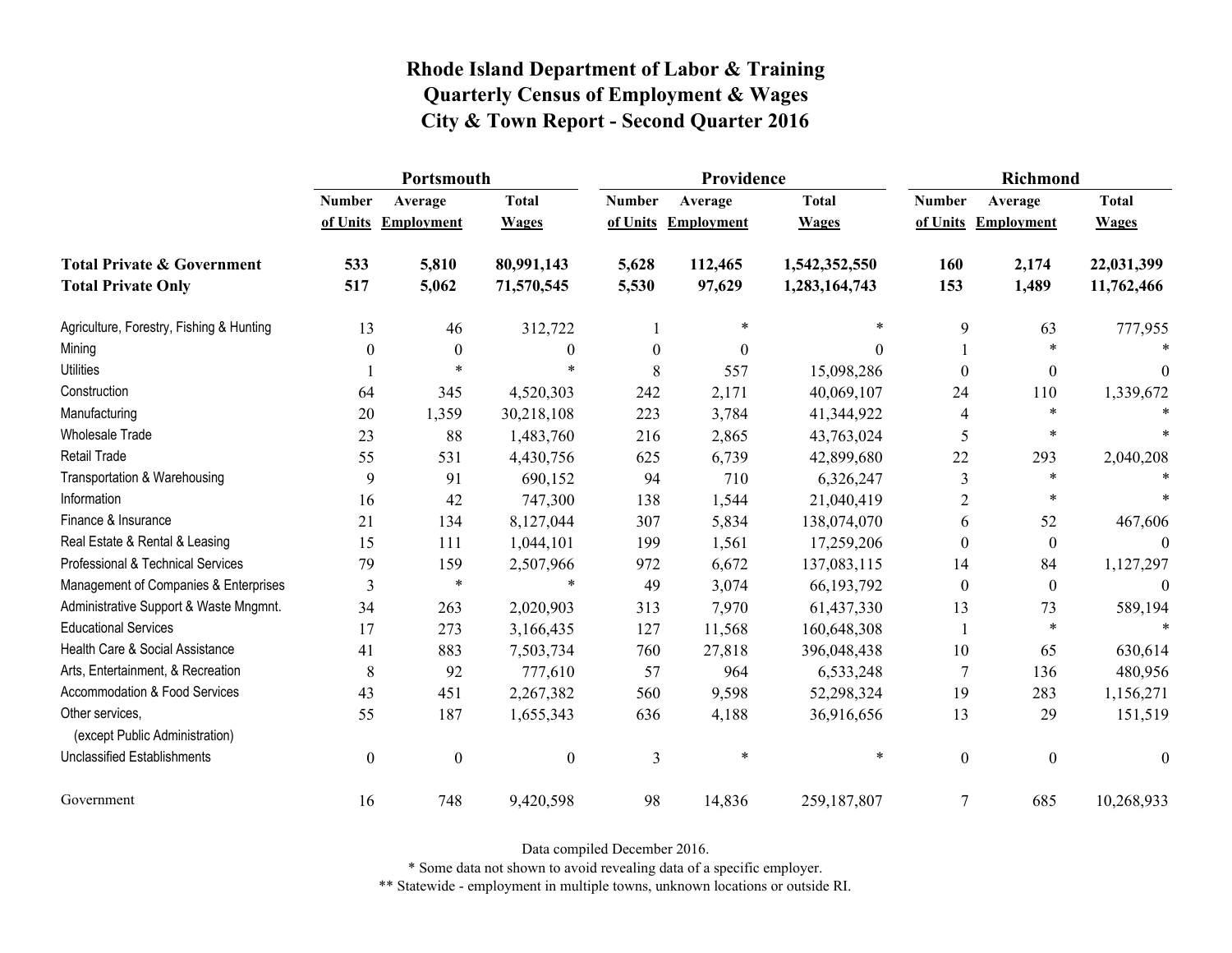|                                                   | <b>Scituate</b>  |                     |                  |                  | <b>Smithfield</b> |                  | <b>South Kingstown</b> |                     |                  |
|---------------------------------------------------|------------------|---------------------|------------------|------------------|-------------------|------------------|------------------------|---------------------|------------------|
|                                                   | <b>Number</b>    | Average             | <b>Total</b>     | <b>Number</b>    | Average           | <b>Total</b>     | <b>Number</b>          | Average             | <b>Total</b>     |
|                                                   |                  | of Units Employment | <b>Wages</b>     | of Units         | Employment        | <b>Wages</b>     |                        | of Units Employment | <b>Wages</b>     |
| <b>Total Private &amp; Government</b>             | 259              | 1,681               | 17,862,842       | 877              | 15,006            | 214,737,746      | 1,008                  | 13,900              | 155,384,613      |
| <b>Total Private Only</b>                         | 247              | 1,070               | 8,122,920        | 862              | 14,360            | 203,785,726      | 986                    | 10,107              | 101,556,255      |
| Agriculture, Forestry, Fishing & Hunting          | 10               | 52                  | 305,597          | 5                | 8                 | 38,376           | 22                     | 104                 | 870,252          |
| Mining                                            | $\theta$         | $\mathbf{0}$        | $\boldsymbol{0}$ |                  | $\ast$            | *                |                        | *                   |                  |
| <b>Utilities</b>                                  | $\theta$         | $\boldsymbol{0}$    | $\boldsymbol{0}$ | $\boldsymbol{0}$ | $\boldsymbol{0}$  | $\boldsymbol{0}$ |                        | *                   |                  |
| Construction                                      | 56               | 201                 | 2,038,466        | 128              | 983               | 14,954,650       | 120                    | 394                 | 4,258,019        |
| Manufacturing                                     | 10               | 23                  | 162,526          | 58               | 1,403             | 21,585,117       | 29                     | 562                 | 9,826,230        |
| Wholesale Trade                                   | $8\,$            | 23                  | 256,901          | 49               | 769               | 12,317,864       | 43                     | 607                 | 11,342,030       |
| <b>Retail Trade</b>                               | 20               | 194                 | 1,317,585        | 116              | 1,944             | 12,255,737       | 111                    | 1,267               | 10,512,956       |
| Transportation & Warehousing                      | 14               | 15                  | 126,670          | 13               | 101               | 1,307,596        | 9                      | 153                 | 1,021,452        |
| Information                                       | 4                | 25                  | 151,192          | 10               | 90                | 976,805          | 21                     | 124                 | 1,917,847        |
| Finance & Insurance                               | 8                | 9                   | 82,495           | 46               | 3,268             | 82,111,328       | 33                     | 290                 | 4,689,226        |
| Real Estate & Rental & Leasing                    | $8\,$            | 14                  | 165,983          | 18               | 76                | 1,159,434        | 25                     | 179                 | 1,137,725        |
| Professional & Technical Services                 | 27               | 89                  | 1,026,407        | 113              | 387               | 7,026,169        | 122                    | 385                 | 6,437,767        |
| Management of Companies & Enterprises             | $\Omega$         | $\mathbf{0}$        | $\boldsymbol{0}$ | 8                | 142               | 2,786,618        | 8                      | 29                  | 1,256,099        |
| Administrative Support & Waste Mngmnt.            | 21               | 45                  | 341,536          | 56               | 664               | 8,545,247        | 81                     | 345                 | 2,918,279        |
| <b>Educational Services</b>                       | $\overline{2}$   | $\ast$              | $\ast$           | 9                | $\ast$            | $\ast$           | 20                     | 326                 | 2,711,693        |
| Health Care & Social Assistance                   | 23               | 120                 | 644,951          | 79               | 1,550             | 11,674,540       | 121                    | 2,811               | 28,624,387       |
| Arts, Entertainment, & Recreation                 | $\overline{3}$   | $\ast$              | $\ast$           | 14               | 68                | 337,435          | 32                     | 246                 | 1,380,513        |
| Accommodation & Food Services                     | 17               | 198                 | 916,950          | 74               | 1,464             | 6,934,795        | 97                     | 1,565               | 7,083,334        |
| Other services,<br>(except Public Administration) | 16               | 58                  | 516,626          | 65               | 608               | 6,558,565        | 90                     | 691                 | 5,173,695        |
| <b>Unclassified Establishments</b>                | $\boldsymbol{0}$ | $\boldsymbol{0}$    | $\boldsymbol{0}$ | $\boldsymbol{0}$ | $\boldsymbol{0}$  | $\boldsymbol{0}$ | $\boldsymbol{0}$       | $\boldsymbol{0}$    | $\boldsymbol{0}$ |
| Government                                        | 12               | 611                 | 9,739,922        | 15               | 646               | 10,952,020       | 22                     | 3,793               | 53,828,358       |

Data compiled December 2016.

\* Some data not shown to avoid revealing data of a specific employer.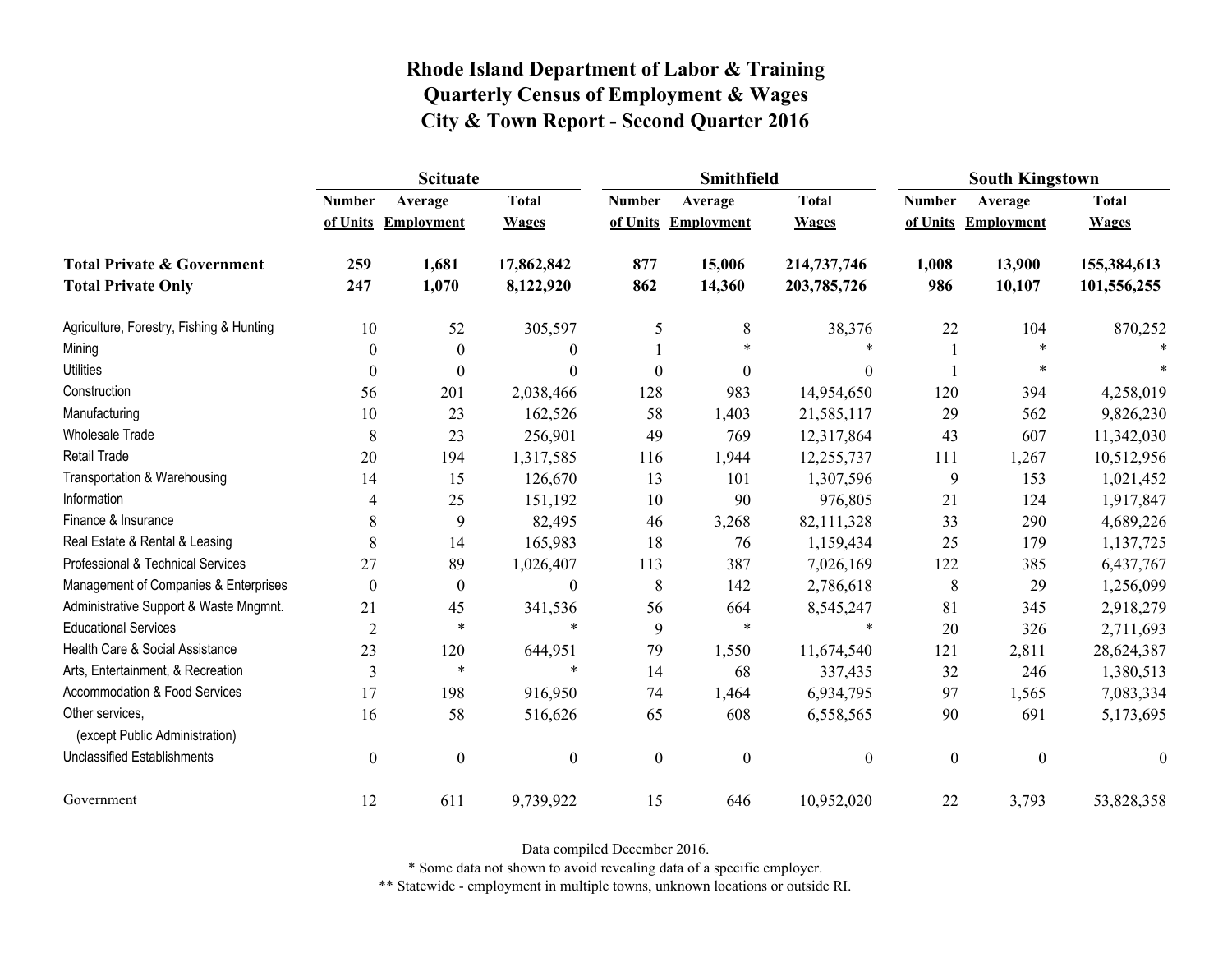|                                                   | <b>Tiverton</b>  |                  |                  |                  | Warren              |                  | Warwick       |                   |                  |
|---------------------------------------------------|------------------|------------------|------------------|------------------|---------------------|------------------|---------------|-------------------|------------------|
|                                                   | <b>Number</b>    | Average          | <b>Total</b>     | <b>Number</b>    | Average             | <b>Total</b>     | <b>Number</b> | Average           | <b>Total</b>     |
|                                                   | of Units         | Employment       | <b>Wages</b>     |                  | of Units Employment | <b>Wages</b>     | of Units      | <b>Employment</b> | <b>Wages</b>     |
| <b>Total Private &amp; Government</b>             | 367              | 2,703            | 23,893,660       | 380              | 3,684               | 32,380,328       | 3,081         | 47,637            | 519,656,580      |
| <b>Total Private Only</b>                         | 352              | 2,210            | 17,765,819       | 373              | 3,529               | 30,463,152       | 3,050         | 43,684            | 454,335,606      |
| Agriculture, Forestry, Fishing & Hunting          | $\overline{7}$   | 22               | 82,800           |                  | $\ast$              | *                | 6             | 16                | 75,254           |
| Mining                                            | $\theta$         | 0                | $\theta$         | $\theta$         | $\mathbf{0}$        | $\theta$         | 0             | $\theta$          |                  |
| <b>Utilities</b>                                  | 3                | $\ast$           | $\ast$           | $\boldsymbol{0}$ | $\boldsymbol{0}$    | $\theta$         | $\Omega$      | $\theta$          | $\theta$         |
| Construction                                      | 41               | 147              | 1,541,059        | 49               | 145                 | 1,594,279        | 274           | 2,243             | 32,545,501       |
| Manufacturing                                     | 14               | 76               | 534,310          | 34               | 767                 | 8,373,249        | 120           | 2,828             | 38,856,492       |
| <b>Wholesale Trade</b>                            | 17               | 91               | 1,126,343        | 18               | 108                 | 1,685,355        | 187           | 1,779             | 26,825,866       |
| Retail Trade                                      | 57               | 577              | 5,656,584        | 40               | 280                 | 1,927,095        | 395           | 7,579             | 57,640,513       |
| Transportation & Warehousing                      | 9                | 66               | 405,907          | 4                | 146                 | 1,019,643        | 77            | 2,041             | 21,805,148       |
| Information                                       |                  | $\ast$           | $\ast$           | 5                | 29                  | 379,470          | 43            | 390               | 4,341,820        |
| Finance & Insurance                               | 15               | 57               | 818,087          | 12               | 178                 | 1,613,206        | 194           | 2,528             | 45,028,534       |
| Real Estate & Rental & Leasing                    | $\overline{4}$   | 4                | 51,277           | 8                | 22                  | 183,106          | 118           | 1,133             | 11,217,202       |
| Professional & Technical Services                 | 37               | 70               | 1,235,755        | 36               | 162                 | 1,662,813        | 403           | 1,913             | 29,899,494       |
| Management of Companies & Enterprises             |                  | $\ast$           | $\ast$           | $\overline{2}$   | $\ast$              | $\ast$           | 26            | 1,655             | 27,145,536       |
| Administrative Support & Waste Mngmnt.            | 31               | 66               | 450,478          | 25               | 159                 | 1,078,964        | 203           | 2,262             | 18,481,389       |
| <b>Educational Services</b>                       | 5                | $\ast$           | $\ast$           | 6                | 85                  | 1,002,067        | 39            | 642               | 5,984,469        |
| Health Care & Social Assistance                   | 31               | 360              | 2,585,175        | 39               | 563                 | 5,698,481        | 392           | 8,332             | 89,828,525       |
| Arts, Entertainment, & Recreation                 | $\overline{4}$   | 16               | 52,840           | 6                | 51                  | 223,808          | 40            | 703               | 3,869,496        |
| Accommodation & Food Services                     | 30               | 492              | 1,883,771        | 44               | 624                 | 2,488,648        | 257           | 5,882             | 27,930,228       |
| Other services.<br>(except Public Administration) | 45               | 115              | 639,787          | 44               | 199                 | 1,412,255        | 276           | 1,757             | 12,860,139       |
| <b>Unclassified Establishments</b>                | $\boldsymbol{0}$ | $\boldsymbol{0}$ | $\boldsymbol{0}$ | $\boldsymbol{0}$ | $\boldsymbol{0}$    | $\boldsymbol{0}$ | $\mathbf{0}$  | $\boldsymbol{0}$  | $\boldsymbol{0}$ |
| Government                                        | 15               | 493              | 6,127,841        | $\boldsymbol{7}$ | 155                 | 1,917,176        | 31            | 3,953             | 65,320,974       |

Data compiled December 2016.

\* Some data not shown to avoid revealing data of a specific employer.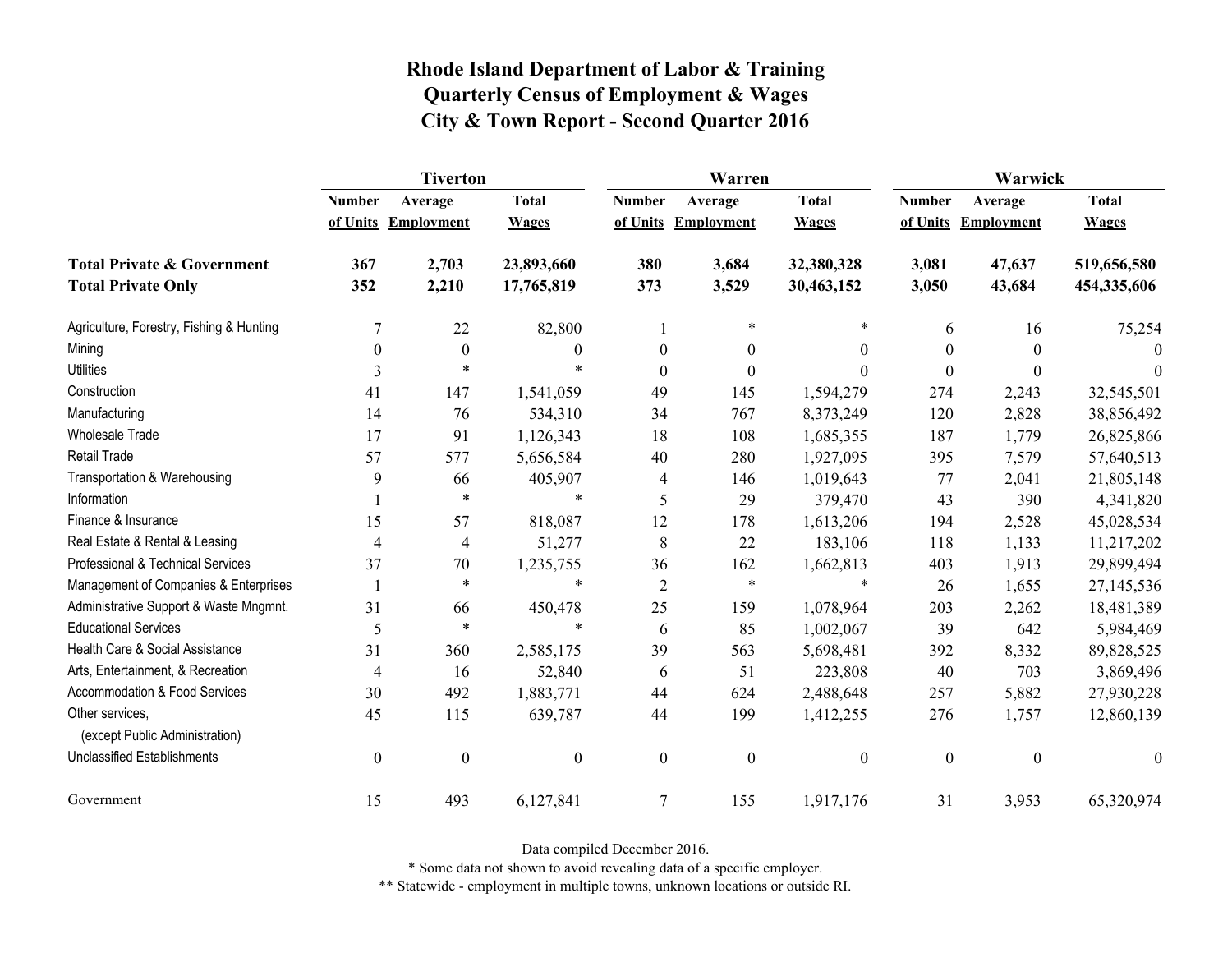|                                                   | Westerly         |                     |                  |                | <b>West Greenwich</b> |              |                  | <b>West Warwick</b> |              |  |
|---------------------------------------------------|------------------|---------------------|------------------|----------------|-----------------------|--------------|------------------|---------------------|--------------|--|
|                                                   | <b>Number</b>    | Average             | <b>Total</b>     | <b>Number</b>  | Average               | <b>Total</b> | <b>Number</b>    | Average             | <b>Total</b> |  |
|                                                   |                  | of Units Employment | <b>Wages</b>     |                | of Units Employment   | <b>Wages</b> |                  | of Units Employment | <b>Wages</b> |  |
| <b>Total Private &amp; Government</b>             | 842              | 9,796               | 94,651,223       | 210            | 3,166                 | 63,289,762   | 578              | 7,954               | 94,563,066   |  |
| <b>Total Private Only</b>                         | 824              | 8,679               | 78,877,794       | 200            | 2,760                 | 57,121,294   | 563              | 6,892               | 76,715,968   |  |
| Agriculture, Forestry, Fishing & Hunting          | 3                | $\ast$              | $\ast$           |                | $\ast$                | $\ast$       | $\boldsymbol{0}$ | $\theta$            | $\theta$     |  |
| Mining                                            |                  | $\ast$              | *                |                | $\ast$                | *            | $\theta$         |                     | $\Omega$     |  |
| <b>Utilities</b>                                  |                  | $\ast$              | $\ast$           | $\theta$       | $\boldsymbol{0}$      | $\theta$     | $\boldsymbol{0}$ | $\Omega$            | $\theta$     |  |
| Construction                                      | 82               | 322                 | 3,886,031        | 40             | 117                   | 1,290,202    | 64               | 364                 | 3,857,677    |  |
| Manufacturing                                     | 24               | 545                 | 7,048,497        | 8              | 846                   | 26,587,552   | 26               | 1,274               | 17,074,936   |  |
| Wholesale Trade                                   | 26               | 71                  | 856,821          | 15             | 287                   | 4,387,106    | 29               | 296                 | 4,373,977    |  |
| <b>Retail Trade</b>                               | 137              | 1,872               | 12,947,985       | 14             | 105                   | 773,724      | 79               | 1,041               | 10,295,636   |  |
| Transportation & Warehousing                      | 10               | 61                  | 524,532          | 8              | $\ast$                | $\ast$       | 17               | 512                 | 5,958,436    |  |
| Information                                       | 15               | 119                 | 2,128,578        | 4              | 14                    | 1,006,559    | 10               | $\ast$              |              |  |
| Finance & Insurance                               | 27               | 220                 | 3,617,959        | 8              | 34                    | 328,308      | 21               | 117                 | 1,751,318    |  |
| Real Estate & Rental & Leasing                    | 24               | 71                  | 526,663          | 6              | *                     | $\ast$       | 18               | 57                  | 474,523      |  |
| Professional & Technical Services                 | 72               | 260                 | 3,501,540        | 25             | *                     | *            | 56               | 215                 | 3,726,555    |  |
| Management of Companies & Enterprises             | 6                | $\ast$              | $\ast$           | $\theta$       | $\boldsymbol{0}$      | $\Omega$     | 3                | 138                 | 3,048,518    |  |
| Administrative Support & Waste Mngmnt.            | 50               | 196                 | 1,433,805        | 20             | 157                   | 1,188,513    | 38               | 230                 | 1,905,037    |  |
| <b>Educational Services</b>                       | $\tau$           | 68                  | 317,024          | 1              | $\ast$                | $\ast$       | 8                | 83                  | 410,669      |  |
| Health Care & Social Assistance                   | 109              | 1,873               | 19,093,418       | 15             | 140                   | 900,753      | 59               | 877                 | 6,928,048    |  |
| Arts, Entertainment, & Recreation                 | 34               | 532                 | 3,203,214        | $\overline{2}$ | $\ast$                | $\ast$       | $8\,$            | $\ast$              | $\ast$       |  |
| <b>Accommodation &amp; Food Services</b>          | 110              | 1,703               | 8,718,911        | 17             | 258                   | 1,185,272    | 62               | 747                 | 3,020,906    |  |
| Other services,<br>(except Public Administration) | 86               | 312                 | 1,935,072        | 13             | 27                    | 177,980      | 65               | 295                 | 2,112,231    |  |
| <b>Unclassified Establishments</b>                | $\boldsymbol{0}$ | $\boldsymbol{0}$    | $\boldsymbol{0}$ | $\overline{2}$ | $\ast$                | $\ast$       | $\boldsymbol{0}$ | $\boldsymbol{0}$    | $\theta$     |  |
| Government                                        | 18               | 1,117               | 15,773,429       | 10             | 406                   | 6,168,468    | 15               | 1,062               | 17,847,098   |  |

Data compiled December 2016.

\* Some data not shown to avoid revealing data of a specific employer.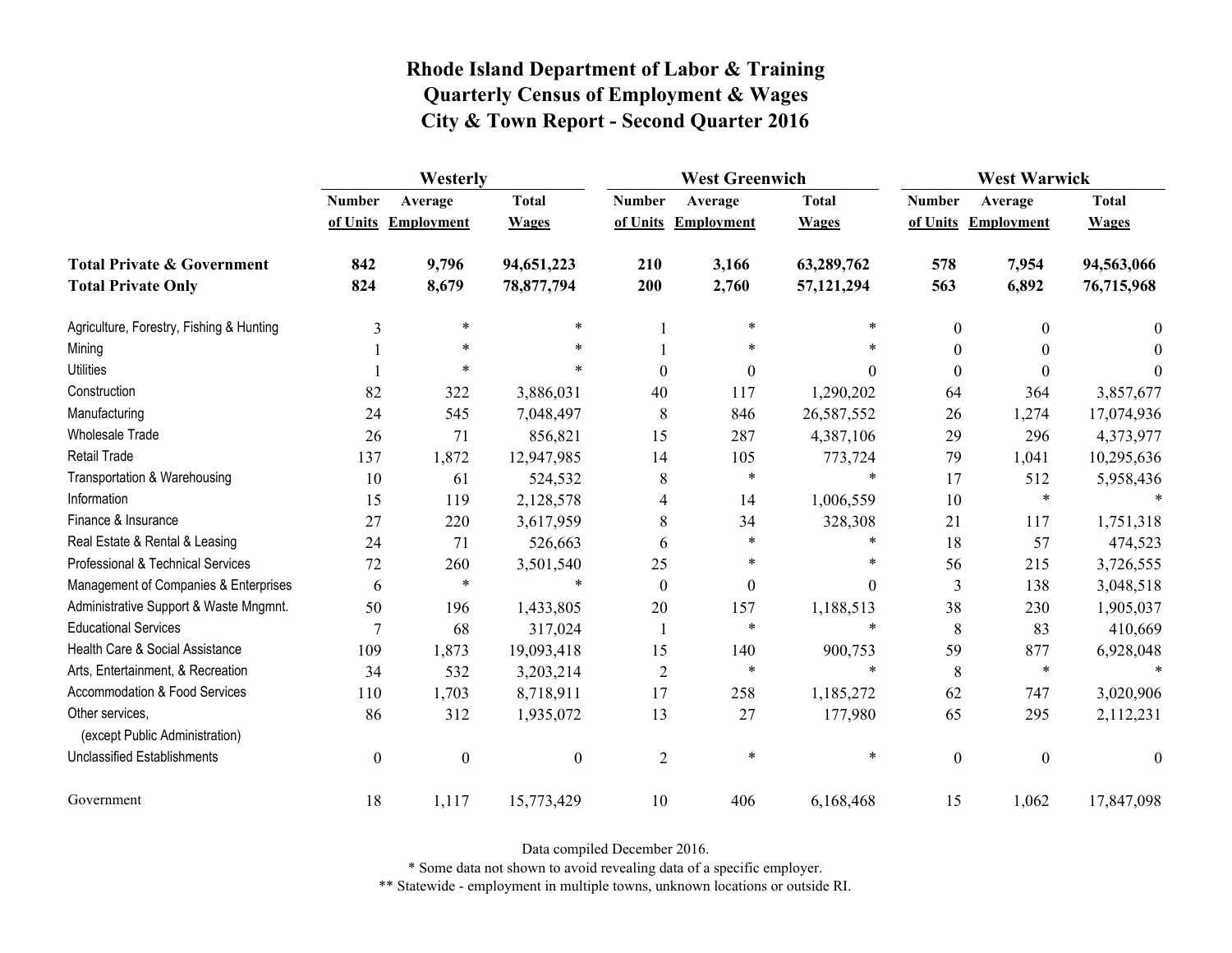|                                          |                           | Woonsocket                   |                              | Statewide **              |                              |                              |  |
|------------------------------------------|---------------------------|------------------------------|------------------------------|---------------------------|------------------------------|------------------------------|--|
|                                          | <b>Number</b><br>of Units | Average<br><b>Employment</b> | <b>Total</b><br><b>Wages</b> | <b>Number</b><br>of Units | Average<br><b>Employment</b> | <b>Total</b><br><b>Wages</b> |  |
|                                          |                           |                              |                              |                           |                              |                              |  |
| <b>Total Private &amp; Government</b>    | 890                       | 14,669                       | 257,583,466                  | 4,734                     | 11,467                       | 194,240,103                  |  |
| <b>Total Private Only</b>                | 872                       | 13,147                       | 235,878,325                  | 4,716                     | 11,368                       | 192,259,962                  |  |
| Agriculture, Forestry, Fishing & Hunting | $\boldsymbol{0}$          | $\boldsymbol{0}$             | $\theta$                     | 1                         | $\ast$                       | *                            |  |
| Mining                                   | $\boldsymbol{0}$          | $\boldsymbol{0}$             | 0                            | $\theta$                  | $\theta$                     | $\theta$                     |  |
| <b>Utilities</b>                         | $\overline{2}$            | $\ast$                       | $\ast$                       | 6                         | $\ast$                       | $\ast$                       |  |
| Construction                             | 67                        | 315                          | 3,588,464                    | 322                       | 779                          | 11,392,770                   |  |
| Manufacturing                            | 55                        | 977                          | 11,233,579                   | 70                        | 118                          | 2,081,283                    |  |
| <b>Wholesale Trade</b>                   | 37                        | 403                          | 6,071,949                    | 1,401                     | 2,395                        | 60,075,610                   |  |
| <b>Retail Trade</b>                      | 117                       | 1,295                        | 11,471,596                   | 160                       | 439                          | 4,961,456                    |  |
| Transportation & Warehousing             | 19                        | $\ast$                       | *                            | 58                        | 153                          | 2,441,531                    |  |
| Information                              | 9                         | 39                           | 283,483                      | 264                       | 451                          | 9,565,657                    |  |
| Finance & Insurance                      | 26                        | 166                          | 2,130,633                    | 211                       | 641                          | 13,502,364                   |  |
| Real Estate & Rental & Leasing           | 31                        | 128                          | 1,213,747                    | 51                        | 121                          | 1,655,957                    |  |
| Professional & Technical Services        | 125                       | 534                          | 12,434,164                   | 928                       | 1,835                        | 39,540,065                   |  |
| Management of Companies & Enterprises    | 18                        | $\ast$                       | $\ast$                       | 61                        | 172                          | 3,435,284                    |  |
| Administrative Support & Waste Mngmnt.   | 49                        | 420                          | 4,238,175                    | 571                       | 2,457                        | 26,008,289                   |  |
| <b>Educational Services</b>              | 11                        | 333                          | 2,727,923                    | 97                        | 181                          | 1,936,792                    |  |
| Health Care & Social Assistance          | 128                       | 4,084                        | 38,116,659                   | 121                       | 491                          | 5,896,333                    |  |
| Arts, Entertainment, & Recreation        | 9                         | 118                          | 646,034                      | 31                        | 66                           | 775,689                      |  |
| Accommodation & Food Services            | 87                        | 980                          | 3,923,166                    | 97                        | 717                          | 3,684,852                    |  |
| Other services,                          | 82                        | 284                          | 1,804,688                    | 146                       | 253                          | 3,766,409                    |  |
| (except Public Administration)           |                           |                              |                              |                           |                              |                              |  |
| <b>Unclassified Establishments</b>       | $\boldsymbol{0}$          | $\boldsymbol{0}$             | $\boldsymbol{0}$             | 120                       | 87                           | 1,401,856                    |  |
| Government                               | 18                        | 1,522                        | 21,705,141                   | 18                        | 99                           | 1,980,141                    |  |

Data compiled December 2016.

\* Some data not shown to avoid revealing data of a specific employer.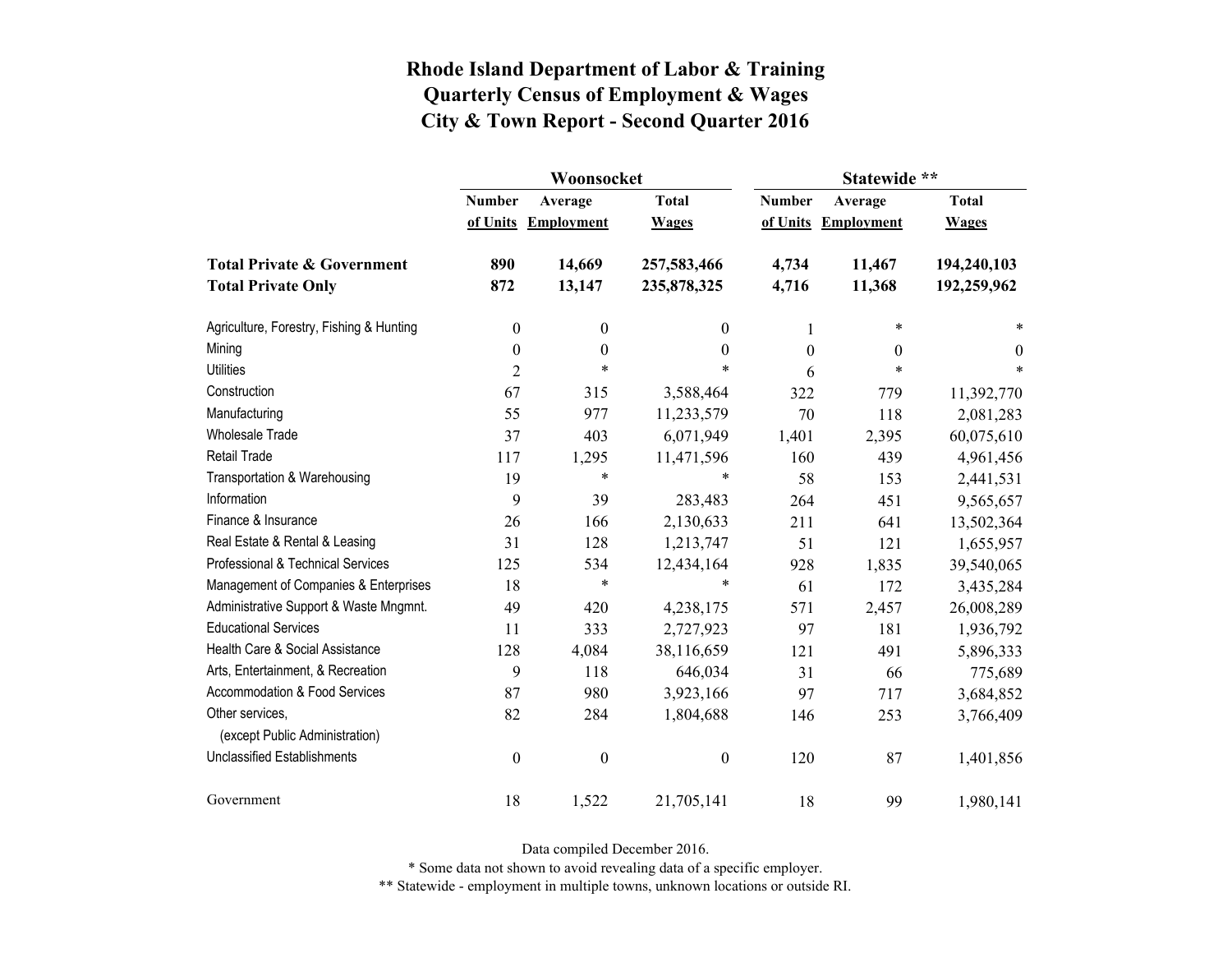|                                                   | <b>Bristol County</b> |                   |                  |                | <b>Kent County</b> |               |                  | <b>Newport County</b> |                  |
|---------------------------------------------------|-----------------------|-------------------|------------------|----------------|--------------------|---------------|------------------|-----------------------|------------------|
|                                                   | <b>Number</b>         | Average           | <b>Total</b>     | <b>Number</b>  | Average            | <b>Total</b>  | <b>Number</b>    | Average               | <b>Total</b>     |
|                                                   | of Units              | <b>Employment</b> | <b>Wages</b>     | of Units       | <b>Employment</b>  | <b>Wages</b>  | of Units         | <b>Employment</b>     | <b>Wages</b>     |
| <b>Total Private &amp; Government</b>             | 1,446                 | 13,982            | 144,924,782      | 5,359          | 74,927             | 837,905,835   | 3,277            | 39,429                | 466, 677, 736    |
| <b>Total Private Only</b>                         | 1,411                 | 11,867            | 111,235,435      | 5,272          | 67,467             | 723, 757, 266 | 3,177            | 31,665                | 327, 383, 149    |
| Agriculture, Forestry, Fishing & Hunting          | 3                     | $\ast$            | *                | 12             | 43                 | 230,565       | 39               | 217                   | 1,582,317        |
| Mining                                            | $\boldsymbol{0}$      | $\boldsymbol{0}$  | $\mathbf{0}$     |                | $\ast$             | $\ast$        | $\overline{c}$   | $\ast$                |                  |
| <b>Utilities</b>                                  |                       | $\ast$            | $\ast$           |                | *                  | $\ast$        | 5                | 50                    | 1,269,371        |
| Construction                                      | 189                   | 668               | 7,874,891        | 540            | 3,287              | 43,636,735    | 311              | 1,519                 | 18,687,852       |
| Manufacturing                                     | 97                    | 1,712             | 19,564,255       | 209            | 5,813              | 97,647,018    | 83               | 2,081                 | 41,337,135       |
| Wholesale Trade                                   | 75                    | 303               | 5,324,369        | 308            | 2,793              | 43,685,532    | 118              | 492                   | 7,362,451        |
| <b>Retail Trade</b>                               | 125                   | 1,122             | 7,826,658        | 645            | 11,287             | 88,301,399    | 428              | 4,219                 | 31,629,720       |
| Transportation & Warehousing                      | 12                    | 156               | 1,248,343        | 115            | 3,003              | 31,589,063    | 73               | 566                   | 4,629,325        |
| Information                                       | 26                    | 87                | 1,548,501        | 89             | 1,122              | 18,986,511    | 60               | 465                   | 6,933,168        |
| Finance & Insurance                               | 58                    | 501               | 5,801,270        | 301            | 3,035              | 52,920,686    | 119              | 1,022                 | 25,774,495       |
| Real Estate & Rental & Leasing                    | 39                    | 119               | 1,365,565        | 193            | 1,376              | 13,950,149    | 113              | 631                   | 6,120,235        |
| Professional & Technical Services                 | 159                   | 390               | 5,750,551        | 679            | 3,621              | 65, 533, 557  | 439              | 3,228                 | 53,230,622       |
| Management of Companies & Enterprises             | 9                     | 58                | 653,182          | 44             | 2,061              | 35, 327, 437  | 24               | 462                   | 6,379,899        |
| Administrative Support & Waste Mngmnt.            | 83                    | 451               | 3,575,222        | 364            | 3,289              | 27,142,451    | 245              | 1,043                 | 8,779,467        |
| <b>Educational Services</b>                       | 37                    | 1,558             | 20,186,076       | 75             | 1,641              | 14,750,733    | 55               | 1,164                 | 14,085,251       |
| Health Care & Social Assistance                   | 158                   | 1,907             | 16,106,067       | 666            | 12,280             | 123,996,209   | 247              | 4,167                 | 36,968,857       |
| Arts, Entertainment, & Recreation                 | 35                    | 429               | 3,041,030        | 65             | 881                | 4,771,998     | 89               | 1,395                 | 9,960,159        |
| Accommodation & Food Services                     | 123                   | 1,688             | 7,053,726        | 455            | 9,210              | 42,035,381    | 365              | 7,172                 | 39,294,605       |
| Other services,<br>(except Public Administration) | 182                   | 715               | 4,300,021        | 507            | 2,712              | 19,091,609    | 362              | 1,770                 | 13,318,370       |
| <b>Unclassified Establishments</b>                | $\boldsymbol{0}$      | $\boldsymbol{0}$  | $\boldsymbol{0}$ | $\mathfrak{Z}$ | $\ast$             | $\ast$        | $\boldsymbol{0}$ | $\boldsymbol{0}$      | $\boldsymbol{0}$ |
| Government                                        | 35                    | 2,115             | 33,689,347       | 87             | 7,459              | 114,148,569   | 100              | 7,764                 | 139,294,587      |

Data compiled December 2016.

\* Some data not shown to avoid revealing data of a specific employer.